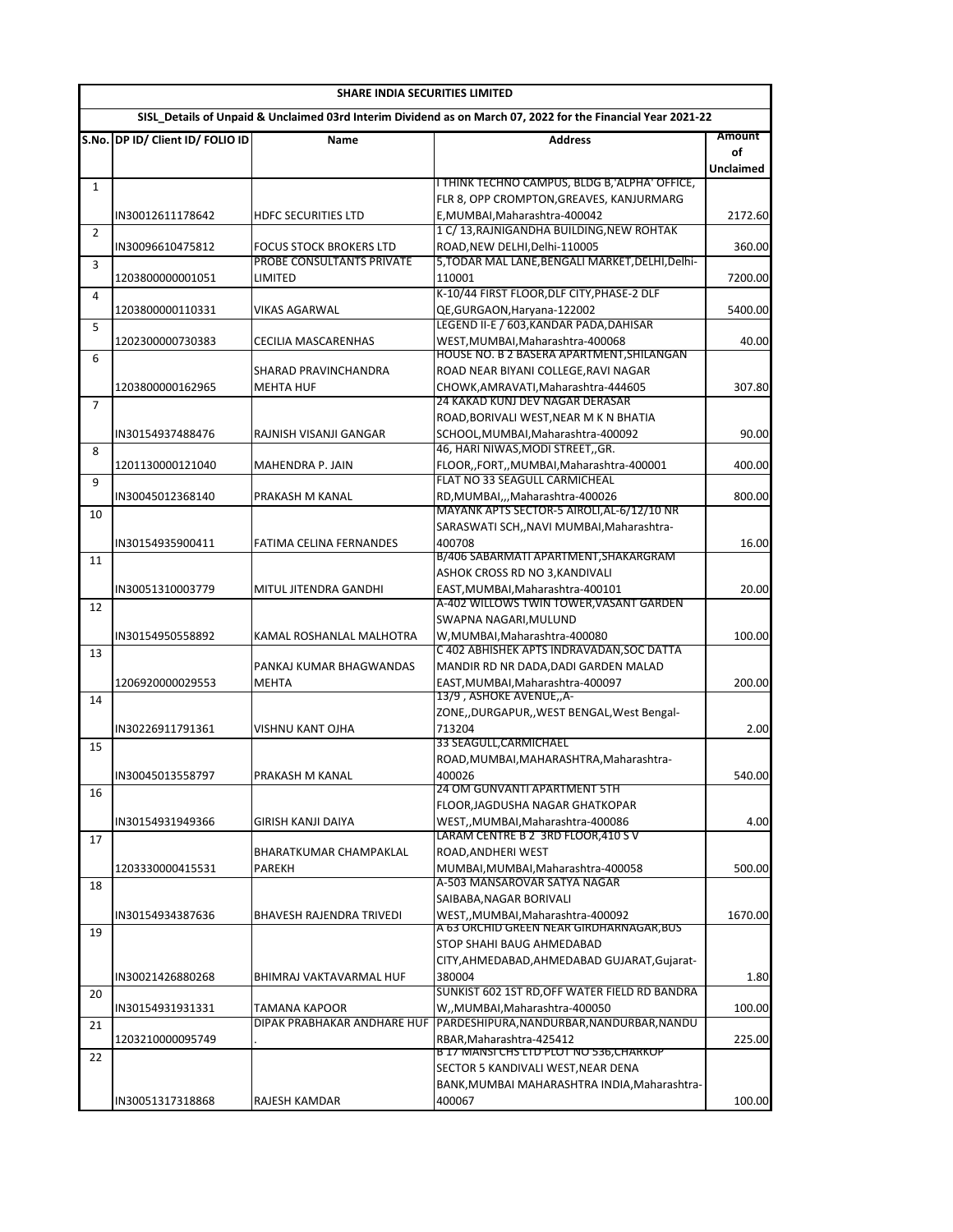| 23 |                  |                               | 101 B LAXMI APTS, BHIKAJI LAD ROAD, OPP                                                 |          |
|----|------------------|-------------------------------|-----------------------------------------------------------------------------------------|----------|
|    |                  |                               | <b>RAILWAY STATION DAHISAR</b>                                                          |          |
|    | IN30115120196502 | RAJKUMAR SHAH                 | WEST, MUMBAI, Maharashtra-400068                                                        | 45.00    |
| 24 |                  |                               | BJ-130 (WEST), SHALIMAR BAGH, , DELHI, Delhi-                                           |          |
|    | 1203800000000820 | ABHISHEK AGARWAL              | 110088                                                                                  | 23400.00 |
| 25 |                  |                               | SHANTIYAMAN FLAT NO 27 6TH FLR, MANUEL                                                  |          |
|    |                  |                               | GONSALVES RD BANDRA-W,, MUMBAI, Maharashtra-                                            |          |
|    | IN30154939096239 | YVETTE Z DEMENEZES            | 400050                                                                                  | 428.00   |
| 26 |                  |                               | 147-B, MALKA GANJ JAIN COLONY, NEAR RANA                                                |          |
|    | IN30154964997490 | PRAMOD JAIN HUF               | PARTAP BAGH, DELHI, NORTH DELHI, Delhi-110007                                           | 1350.00  |
| 27 |                  |                               |                                                                                         |          |
|    |                  |                               | 1084 TUKAI VRUNDAWAN NAGAR ROAD, SHANI                                                  |          |
|    |                  |                               | <b>MANDIR SINDHI</b>                                                                    |          |
|    | 1201700000396404 | RAJENDRA TANBAJI INGOLE       | MEGHE, WARDHA, WARDHA, Maharashtra-442001<br>NO.13, VAIDYANTHA MUDALI STREET, 4TH FLOOR | 2.00     |
| 28 |                  |                               |                                                                                         |          |
|    | 1206290000151060 | GIRISH KUMAR N JAIN           | SOWCARPET, CHENNAI, -600079<br>PADMA SAURABH COLONY, SHEGAON                            | 2.00     |
| 29 | IN30177414210583 |                               | ANUP MANOHARRAO WANKHADE ROAD, AMRAVATI, Maharashtra-444603                             | 396.00   |
|    |                  |                               | 1412 LADDHA BHAWAN TARACHAND, NAYAB KI                                                  |          |
| 30 |                  |                               | GALI JOHRI BAZAR, BEHIND LMB HOTEL                                                      |          |
|    | 1201330001674206 | ARCHANA LADDHA                | JAIPUR, JAIPUR, Rajasthan-302003                                                        | 4.00     |
| 31 |                  |                               | 2B PALACE GARDEN 20-21, RAMANATHAN                                                      |          |
|    | IN30154934051037 | VIKAS V WADHWA                | STREET, KILPAUK, CHENNAI, Tamil Nadu-600010                                             | 1000.00  |
| 32 |                  |                               | 1/A WING SHRI UDAY CHS LTD, JAIHIND COLONY                                              |          |
|    |                  | RAGHUVIR PREMANAND            | GHANSHYAM GUPTE MARG, DOMBIVLI                                                          |          |
|    | IN30051313560048 | DESHPANDE                     | WEST, THANE, Maharashtra-421202                                                         | 2.00     |
| 33 |                  |                               | 304 ALAKNANDA BLDG NEELKANTH VALLEY, 7TH                                                |          |
|    |                  |                               | ROAD GHATKOPAR-EAST, MUMBAI Maharashtra-                                                |          |
|    | IN30154939731723 | ARUN T SINGLA                 | 400077                                                                                  | 4.00     |
| 34 |                  |                               | E3/118 ARERA COLONY,,,BHOPAL,Madhya Pradesh-                                            |          |
|    | IN30154916956478 | PRABHAT KUMAR NEMA            | 462016                                                                                  | 40.00    |
| 35 |                  |                               |                                                                                         |          |
|    |                  |                               | HARI PRASAD NAGAR, NAGAR MEDICAL                                                        |          |
|    | 1201330000329171 | RAJ KUMAR NAGAR               | STORE, TEHSIL KE PASS, AKILERA, Rajasthan-326033                                        | 184.00   |
| 36 |                  |                               |                                                                                         |          |
|    | IN30125028533935 | <b>BIJAY KUMAR DASRAPURIA</b> | MENROAD, KHORDHA, , KHORDHA, Odisha-752055                                              | 20.00    |
| 37 |                  |                               | FLAT NO 528 PLOT NO G FLOOR 5, BHOOMI GREENS                                            |          |
|    |                  |                               | REHEJA ESTATE, BORIVALI                                                                 |          |
|    | IN30051313892242 | DATTATRAY SHRIPAD DHAVALE     | EAST, MUMBAI, Maharashtra-400066<br>H NO-108 NEAR NEW POST OFFICE, MAIN RD              | 10.00    |
| 38 |                  |                               | RAVER, DIST-JALGAON, JALGAON, Maharashtra-                                              |          |
|    |                  | SUHASINI NANDLAL WANI         | 425508                                                                                  | 4.00     |
|    | IN30311610622064 |                               | 10 A SHIVAM RAW HOUSE.AT OPT PAL                                                        |          |
| 39 | IN30302860155075 | PIYUSH PRAVINCHANDRA DAVE     | ADAJAN, SURAT, GUJARAT INDIA, Gujarat-394510                                            | 396.00   |
|    |                  |                               |                                                                                         |          |
| 40 |                  |                               | 34 VENKATESHWAR LAYOUT, CHIKKAMARANAHALLI                                               |          |
|    |                  |                               | DEVASANDRA, BANGALORE                                                                   |          |
|    | IN30154938698343 | RANGASWAMY KIRAN              | BBMP, BANGALORE, Karnataka-560054                                                       | 50.00    |
| 41 |                  |                               | A-26 SONAL PARK, GOTRI RD, NEAR YASH                                                    |          |
|    | IN30154914803817 | VISHNUKUMAR KANTILAL BHATT    | COMPLEX, VADODARA GUJARAT, Gujarat-390021                                               | 20.00    |
| 42 |                  |                               | 1001/A LOKHANDWALA RESIDENCY, MANJERKAR                                                 |          |
|    |                  |                               | LANE WORLI NAKA, OPP E MOSES                                                            |          |
|    | IN30154952921929 | SHEETAL MOHTA                 | ROAD.MUMBAI.Maharashtra-400018                                                          | 60.00    |
| 43 |                  |                               | <u>H NO 18-1-661/A,BHAVANI</u>                                                          |          |
|    |                  |                               | NAGAR, TIRUPATHI, TIRUPATHI, Andhra Pradesh-                                            |          |
|    | 1203810000222423 | ASHOK KUMAR BHATTAD           | 517501                                                                                  | 408.00   |
| 44 |                  |                               | NO-156 ITI HBCS LYT, NR CHANDRA LYT I STG                                               |          |
|    | IN30154950743236 | PRAKASH R KALAL               | NAYNANDAHALLI,,BANGALORE,-560039                                                        | 200.00   |
| 45 |                  |                               | T 86/2 ARMY QTRS NANGAL BHOOR, TEH PKT PKT                                              |          |
|    | IN30154931090814 | SHIVA SAGAR PATEL             | GURDASPUR,, GURDASPUR, Punjab-145101                                                    | 20.00    |
| 46 |                  |                               | H/505 VATIKA TOWNSHIP, NEAR MODEL                                                       |          |
|    | 1203320000317904 | HARI SHANKAR AGARWAL          | TOWN,,SURAT,Gujarat-395002                                                              | 4.00     |
| 47 |                  |                               | BLOCK-3-1/C BMC BHABANI ENCLAVE, SAHID                                                  |          |
|    | IN30154936141683 | MADDALI SKCJ NEHRU            | NAGAR,, BHUBANESWAR, Odisha-751007                                                      | 500.00   |
| 48 |                  |                               | STATION AREA, BEHIND B K PETROL PUMP, AT                                                |          |
|    | IN30290244032986 | PRAVAT CHANDRA CHOWDHURY      | BHASKARGANJ, BALASORE, Odisha-756001                                                    | 120.00   |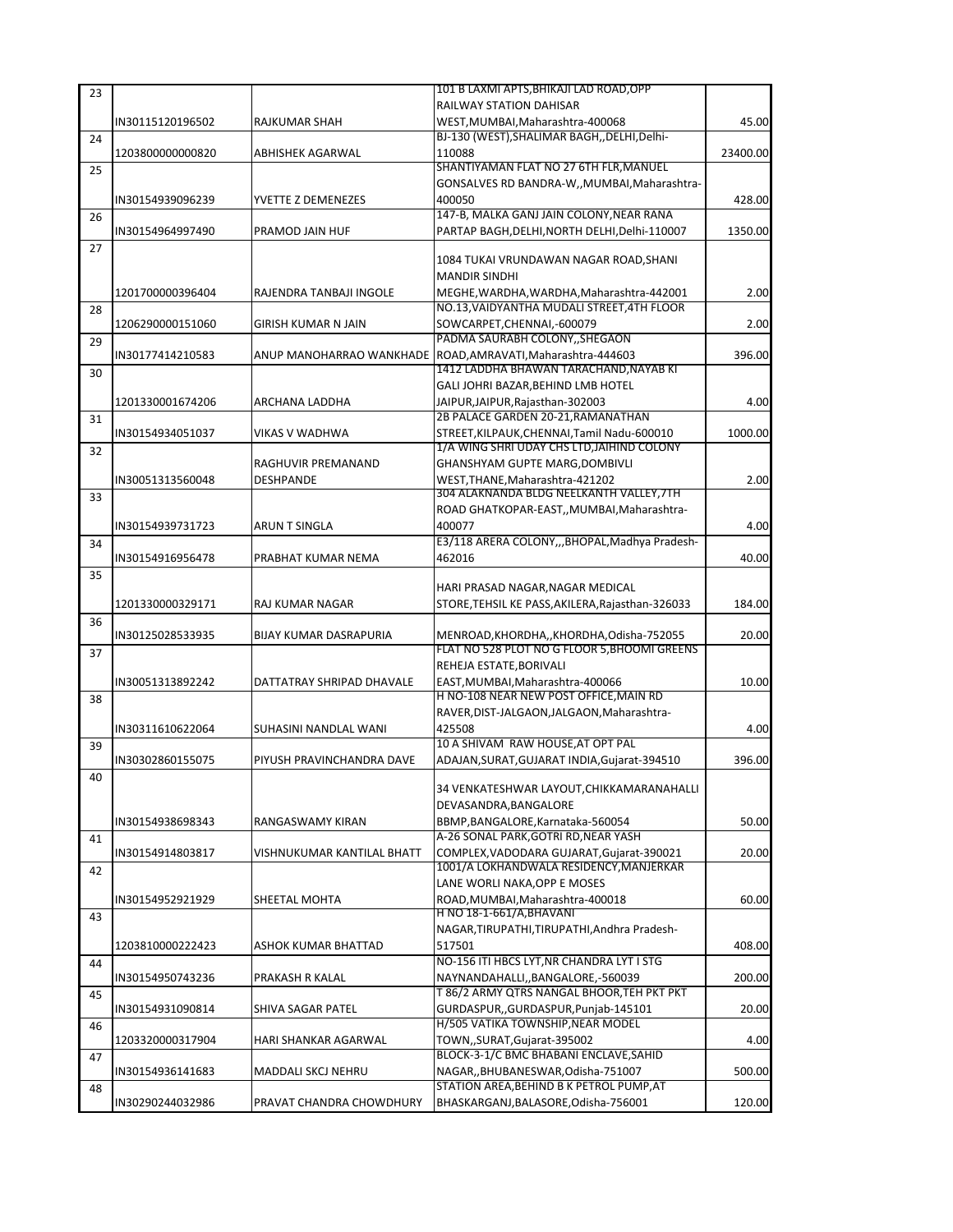| 49 |                  |                                             | 102 SAI SHREE APARTMENT, SHIVAJI NAGAR                                     |          |
|----|------------------|---------------------------------------------|----------------------------------------------------------------------------|----------|
|    | IN30154952906962 | SHRINIVAS BAPURAO KULKARNI                  | RATNAGIRI, NEAR BANK OF<br>INDIA, RATNAGIRI, Maharashtra-415612            | 4.00     |
| 50 |                  |                                             |                                                                            |          |
|    |                  | ASHOKBHAI HASHMUKHBHAI                      | NR T B TRAN RASTA 4 MARUTI NAGAR, AT PATAN                                 |          |
|    | IN30154939723332 | <b>CONTRACTOR</b>                           | OPP SHRINATHJI DUPLEX,, PATAN, Gujarat-384265                              | 10.00    |
| 51 |                  |                                             | H NO V/73, OLD HOSPITAL, , KAPURTHALA, Punjab-                             |          |
|    | 1203800000036832 | KEWAL KRISHAN GUPTA                         | 144601<br>B 1403 14TH FLR, RUNWAL PEARL BH R MALL, G B                     | 46620.00 |
| 52 |                  |                                             | ROAD, THANE WEST MAHARASHTRA, Maharashtra-                                 |          |
|    | IN30154934054256 | RAVINDRA TANAJI PISAL                       | 400607                                                                     | 930.00   |
| 53 |                  |                                             | A/503 MANSAROVAR SATYA NAGAR OFF, SAIBABA                                  |          |
|    |                  |                                             | NAGAR BORIVLI WEST,, MUMBAI, Maharashtra-                                  |          |
|    | IN30154934387394 | <b>MAMTA BHAVESH TRIVEDI</b>                | 400092                                                                     | 700.00   |
| 54 |                  |                                             | H NO 1/109/18, RAMDAS COLONY, KAPRA                                        |          |
|    | IN30154914002112 | SHRAVAN KUMAR T D                           | SAINIKPURI POST, HYDERABAD, Telangana-500062                               | 62.00    |
| 55 |                  |                                             |                                                                            |          |
|    |                  |                                             | A/1703 WILLOWS TWIN TOWER, VASANT GARDEN                                   |          |
|    | IN30154950521459 | BHAVNA VIPEN MALHOTRA                       | MULUND WEST,, MUMBAI, Maharashtra-400080                                   | 200.00   |
| 56 |                  |                                             | PENT HOUSE-2 GARDEN ESTATE, MEHROULI ROAD                                  |          |
|    | IN30154935378521 | MURTI DEVI AGARWAL<br>MAHESHBHAI SAMBHUBHAI | GURGAON, GURGAON, Haryana-122002<br>78 SHAKTINAGAR SOCIETY BH, SAVITA PARK | 14.00    |
| 57 | 1208870009747337 | RADHOD                                      | ISANPUR,., AHMEDABAD, Gujarat-382443                                       | 2.00     |
| 58 |                  |                                             | ALPA AMIT BHAI VAGHJIYANI.HARSI DDHI DAFTARY                               |          |
|    | 1203790000066305 | ALPA AMITBHAI VAGHJIYANI                    | STREET,, MORBI, Gujarat-363641                                             | 40.00    |
| 59 |                  |                                             | H. NO. - 12, 2 NO. SALBARI, WARD NO. 22, P.O. &                            |          |
|    |                  |                                             | P.S. - NOONMATI, GUWAHATI, GUWAHATI, Assam-                                |          |
|    | 1302340000088379 | PRAMODE KUMAR BARUAH                        | 781020<br>H NO 15-15/23 ROAD NO 1,SUDARSHAN NAGAR                          | 10.00    |
| 60 |                  |                                             | COLONY, SERILINGAMPALLY, RANGAREDDY DIST                                   |          |
|    | IN30154917115495 | M ROSI BABU                                 | TELANGANA, Telangana-500019                                                | 226.00   |
| 61 |                  |                                             | H NO 303/1 VILL KHERI SAMPLA, TEH ROHTAK DISTT                             |          |
|    |                  |                                             | ROHTAK, NEAR RAILWAY STATION, ROHTAK, Haryana-                             |          |
|    | IN30154952389492 | <b>HEMLATA GOEL</b>                         | 124501                                                                     | 8.00     |
| 62 |                  |                                             | C/O NILESH S KATARIYA NEAR JAIN,STANAK MALTI<br>APPARMENT                  |          |
|    |                  | ASHOKKUMARJI HIRALALJI                      | WANI, YAVATMAL, MAHARASHTRA, Maharashtra-                                  |          |
|    | IN30023911990366 | <b>SURANA</b>                               | 445304                                                                     | 10.00    |
| 63 |                  |                                             | A 114 INDIRA                                                               |          |
|    |                  |                                             | NAGAR, LUCKNOW, LUCKNOW, LUCKNOW U P, Uttar                                |          |
|    | IN30311613451260 | ANANT KUMAR GOEL                            | Pradesh-226016                                                             | 8.00     |
| 64 |                  |                                             | NO T2 3RD FLR VINTAGE PARADISE APTS,66-67 4TH                              |          |
|    |                  |                                             | CORSS HOSAPALYA MAIN ROAD, HARALUKUNTE BLR                                 |          |
|    |                  |                                             | SOUTH BOMMANAHALLI, BANGALORE, Karnataka-                                  |          |
|    | IN30154951008200 | VIJAY ANAND BALASUBRAMANIAN 560068          |                                                                            | 150.00   |
| 65 |                  |                                             | PLOT NO 10 SRINIVASA NAGAR,COLONY NEAR                                     |          |
|    |                  |                                             | OFFICIAL<br>COLONY, SRIKAKULAM, SRIKAKULAM, Andhra                         |          |
|    | 1208250001292450 | <b>VIJAY KUMAR TENNETI</b>                  | Pradesh-532001                                                             | 90.00    |
| 66 |                  |                                             | BUNGLOW NO C - 4, GOLDEN NEST PHASE - III MIRA                             |          |
|    |                  |                                             | BHY RD BHAYANDER - E,, PALGHAR, Maharashtra-                               |          |
|    | 1208160029957111 | DHARM RAJ GUPTA                             | 401105                                                                     | 8.00     |
| 67 |                  |                                             | HN 35 68 1 VALLAB NGR,ST AND COLONY WARD O                                 |          |
|    |                  |                                             | 11, WANAPARTHY<br>MAHABUBNAGAR, MAHABUBNAGAR, Telangana-                   |          |
|    | 1208160000643399 | SIDDIRAM REDDY KAREDDY                      | 509103                                                                     | 30.00    |
| 68 |                  |                                             | 209 DHAN MAHAL CHS LTD, S.V ROAD OPP N.L HIGH                              |          |
|    |                  |                                             | SCHOOL, MALAD WEST DELY, MUMBAI, Maharashtra-                              |          |
|    | 1205370000063642 | INDIRA BHARATLAL VORA                       | 400064                                                                     | 1000.00  |
| 69 |                  |                                             | FAIRFIELD B1 EAST, AVENUE SANTACRUZ                                        |          |
|    | IN30154936620670 | <b>BRIAN JOSEPH RODRIGUES</b>               | W,,MUMBAI,Maharashtra-400054                                               | 79.20    |
| 70 |                  |                                             | 190/2/2FL RASHBEHARI                                                       |          |
|    | 1208160012600322 | DEVABRATA ROYCHOWDHURY                      | AVENUE, GARIAHAT,, KOLKATA, West Bengal-700029                             | 2.00     |
| 71 |                  |                                             | KURUVINAKUNNEL HOUSE, IDAMATTOM PO                                         |          |
|    | IN30154937632123 | THOMAS THOMAS                               | BHARANANGANAM,,KOTTAYAM,-686588                                            | 272.00   |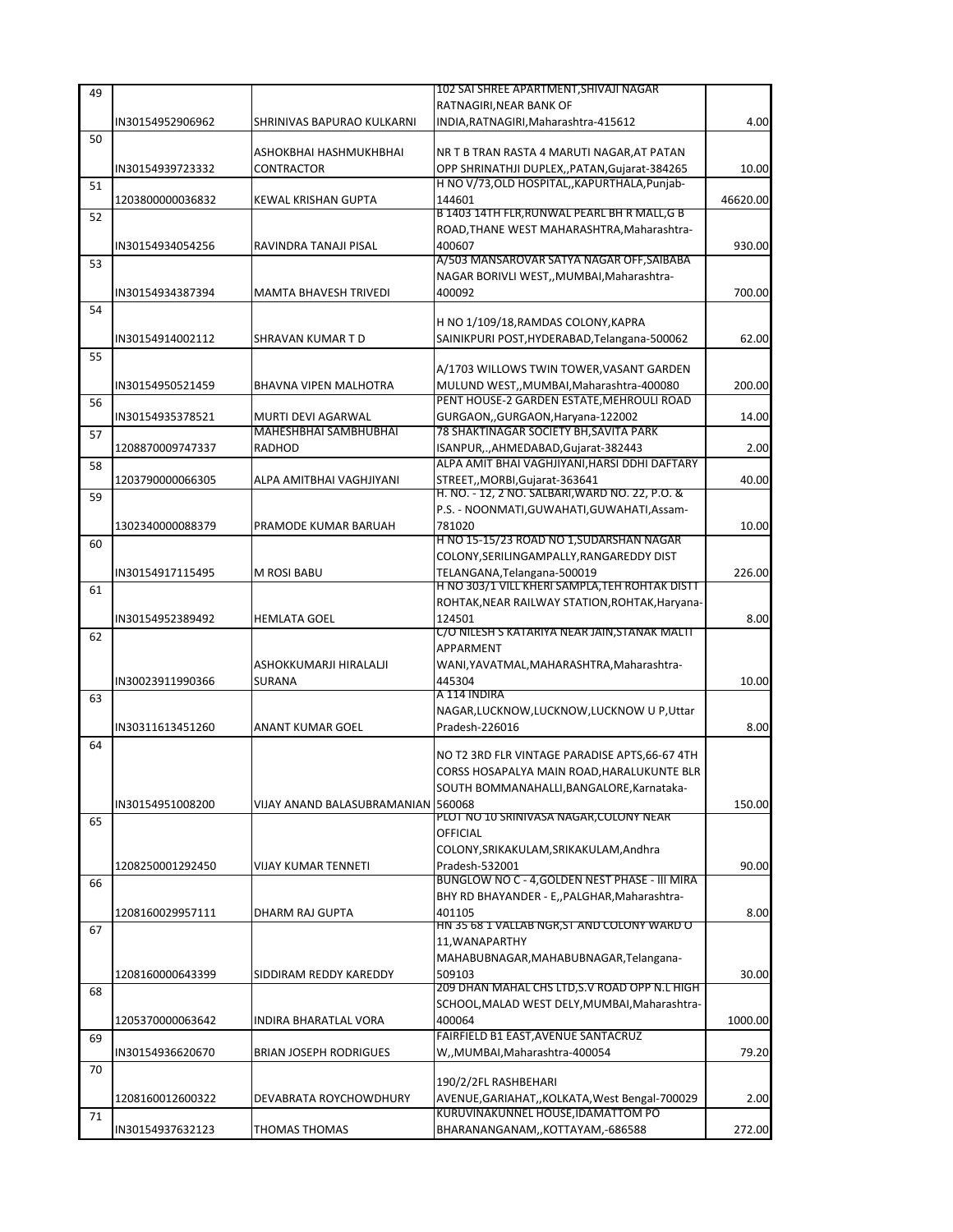| 72 |                  |                            | SHRUTI 3 GONAITY NAGAR SOCIETY, NR. MODI                               |         |
|----|------------------|----------------------------|------------------------------------------------------------------------|---------|
|    |                  | JAGDISHCHANDRA REVASHANKER | SCHOOL,150 RING ROAD, RAJKOT, RAJKOT, Gujarat-                         |         |
|    | 1203320008024262 | JOSHI                      | 360007                                                                 | 200.00  |
| 73 |                  |                            | ANAND APTS 1ST FLOOR INCOME TAX, LANE                                  |         |
|    |                  | SUDARSHAN MUKUND           | PRABHAT ROAD LANE NO 14,, PUNE, Maharashtra-                           |         |
|    | IN30154934193795 | CHAUDHARI                  | 411004                                                                 | 40.00   |
| 74 |                  |                            | SNEHA KUTIR, 3RD FLOOR, 1-B GOPALRAO                                   |         |
|    |                  |                            | DESHMUKH MARG, PEDDAR                                                  |         |
|    | 1202670000000507 | VIJAYA DAGA                | ROAD, MUMBAI, Maharashtra-400026                                       | 12.00   |
| 75 |                  |                            | S/O HRUSHIKESH DHAL L 1 A 21, JAGANNATH                                |         |
|    |                  |                            | MANDIR COLONY, BUDHARAJA                                               |         |
|    | IN30177412179586 | SATYA NARAYAN DHAL         | SADAR, SAMBALPUR, Odisha-768004                                        | 10.00   |
| 76 |                  |                            | EA/147, MAYA ENCLAVE G-8 AREA, MAYA PURI                               |         |
|    | IN30211310093533 | <b>ROHIT JAIN</b>          | ROAD MAYA PURI, NEW DELHI, Delhi-110064                                | 100.00  |
| 77 |                  |                            |                                                                        |         |
|    |                  |                            | 8-2-120/110/15VENKATESWAR, NAGAR BASAVA                                |         |
|    |                  |                            | TARAKAN CANCER, HOSPITAL BANJARAHILLS RD NO                            |         |
|    | 1304080000078511 | N VAKULA MALLIKA           | 14, KHAIRATABAD HYDERABAD, Telangana-500034                            | 4.00    |
|    |                  |                            |                                                                        |         |
| 78 |                  | DHARMENDRA GUNVANTBHAI     | F 50 MANJIT NAGAR, NR DEEP                                             |         |
|    |                  |                            |                                                                        | 944.06  |
|    | IN30154952131260 | PARMAR                     | CHAMBER, MANJALPUR, VADODARA, Gujarat-390011<br><b>4F 406 PRESTIGE</b> |         |
| 79 |                  |                            |                                                                        |         |
|    |                  |                            | APARTMENT, DURGAMANDIR, HIRAPUR, DHANBAD                               |         |
|    | IN30085310300355 | <b>SUBRATA DEY</b>         | JHARKHAND, Jharkhand-826001                                            | 2.00    |
| 80 |                  |                            | HOUSE NO 5 ROYAL HABITAT HSG COLONY, HSR                               |         |
|    |                  |                            | <b>LAYOUT SECTOR</b>                                                   |         |
|    | IN30051310347026 | KISHOR GOVIND KULKARNI     | II, BANGALORE, KARNATAKA, Karnataka-560034                             | 198.00  |
| 81 |                  |                            | 533 SWAMI VIVEKANAND NAGAR, HOTGI ROAD, IN                             |         |
|    |                  |                            | FRONT OF AIRPORT, NORTH                                                |         |
|    | 1208360000010548 | VITTHAL DHONDIBA CHAVAN    | SOLAPUR, SOLAPUR, Maharashtra-413224                                   | 6.00    |
| 82 | IN30154935493127 | <b>MANISH NAHAR</b>        | H 3 KRISHAN NGR,,,DELHI,Delhi-110051                                   | 300.00  |
| 83 |                  |                            | PETROFAC INTERNATIONAL LTD, MECHANICAL                                 |         |
|    |                  |                            | DEPARTMENT P O BOX 23467, PETROFAC HOUSE                               |         |
|    | IN30154932857064 | ALOK ROY                   | SHARJAH UAE, SHARJAH, UAE,-999999                                      | 79.20   |
| 84 |                  |                            | B19 NIRMAL PARK RAILWAY OFFICER CLY, NEAR                              |         |
|    |                  |                            | JAIHIND TALKIES BHYCULLA,, MUMBAI, Maharashtra-                        |         |
|    | IN30154950450731 | <b>VINOD M BHANGALE</b>    | 400027                                                                 | 460.00  |
|    |                  |                            | DO NO 59 A-21/5-13 NARAYANA                                            |         |
| 85 |                  |                            | NILAYAM, THANGELLAMUDI STRT NR PATAMATA H                              |         |
|    |                  |                            | SCH. VIVEKANANDA CLY PATAMATA AUTO                                     |         |
|    |                  |                            | NAGAR, VIJAYAWADA RURAL KRISHNA A P, Andhra                            |         |
|    |                  | <b>DEVISETTY LALITHA</b>   | Pradesh-520007                                                         |         |
|    | IN30154952210296 |                            | 4/43, KEDIA APARTMENTS, 29/F, DONGARASI                                | 100.00  |
| 86 |                  |                            |                                                                        |         |
|    |                  |                            | ROAD,, WALKESHWAR,, MUMBAI, Maharashtra-                               |         |
|    | 1203030000013026 | HEMA MAHENDRA RANKA        | 400006                                                                 | 400.00  |
| 87 |                  |                            | H NO 1201/31, LAXMAN                                                   |         |
|    | IN30136410228382 | GAURAV YADAV               | VIHAR, GURGAON, GURGAON, Haryana-122001                                | 20.00   |
| 88 |                  |                            | A 197 GROUND FLOOR, NEW FRIENDS                                        |         |
|    | IN30292710242573 | KAMAL JEET GUPTA           | COLONY, NEW DELHI, Delhi-110065                                        | 10.00   |
| 89 |                  |                            | 2 CORPS GRID SIGNAL REGIMENT, AREN OPP S D                             |         |
|    |                  |                            | COLLEGE, JAGADHAR ROAD, AMBALA CANTT                                   |         |
|    | IN30051311766987 | <b>UDIT JAIN</b>           | HARYANA INDIA, Haryana-133001                                          | 104.00  |
| 90 |                  |                            |                                                                        |         |
|    |                  |                            | DUNES RESIDENCY ROW HOUSE NO 2, DUNETHA                                |         |
|    |                  |                            | DAMAN, OPP HOLY TRINITY HIGH SCHOOL, DAMAN                             |         |
|    | IN30154951692627 | NAGESH YARRABATHINA        | UT OF DAMAN AND DIV, Daman and Diu-396210                              | 2760.50 |
| 91 |                  |                            |                                                                        |         |
|    |                  |                            | FLAT NO C1-6 SAI NANDANVAN SECT, NO 47                                 |         |
|    |                  |                            | GANESH NAGAR WADGAON SHERI, DUKIRKLINE                                 |         |
|    | IN30021412514334 | SHOBHA R VYAVHARE          | PUNE, PUNE, MAHARASHTRA, Maharashtra-411014                            | 20.00   |
| 92 |                  |                            | 401 BLDG NO 8 KAPASI NIWAS CHS LTD, LILIYA                             |         |
|    |                  |                            | NAGAR GOREGAON W, NR RAHEJA SOLITAIRE AND                              |         |
|    | IN30154951505861 | AKHILESH KUMAR NIGAM       | KAMATH CLUB, MUMBAI, -400062                                           | 10.00   |
| 93 |                  |                            | 10-163 WARD-10 V P V STREET, EDANGANASALAI                             |         |
|    | IN30154950083033 | V NIRMALADEVI              | SP,,SALEM,Tamil Nadu-637502                                            | 250.00  |
| 94 |                  |                            | MALANCHA ROAD, BEHIND UTI                                              |         |
|    | IN30077310273062 | GIRDHARI PRASAD RUNGTA     | BANK,, KHARAGPUR, West Bengal-721304                                   | 20.00   |
|    |                  |                            |                                                                        |         |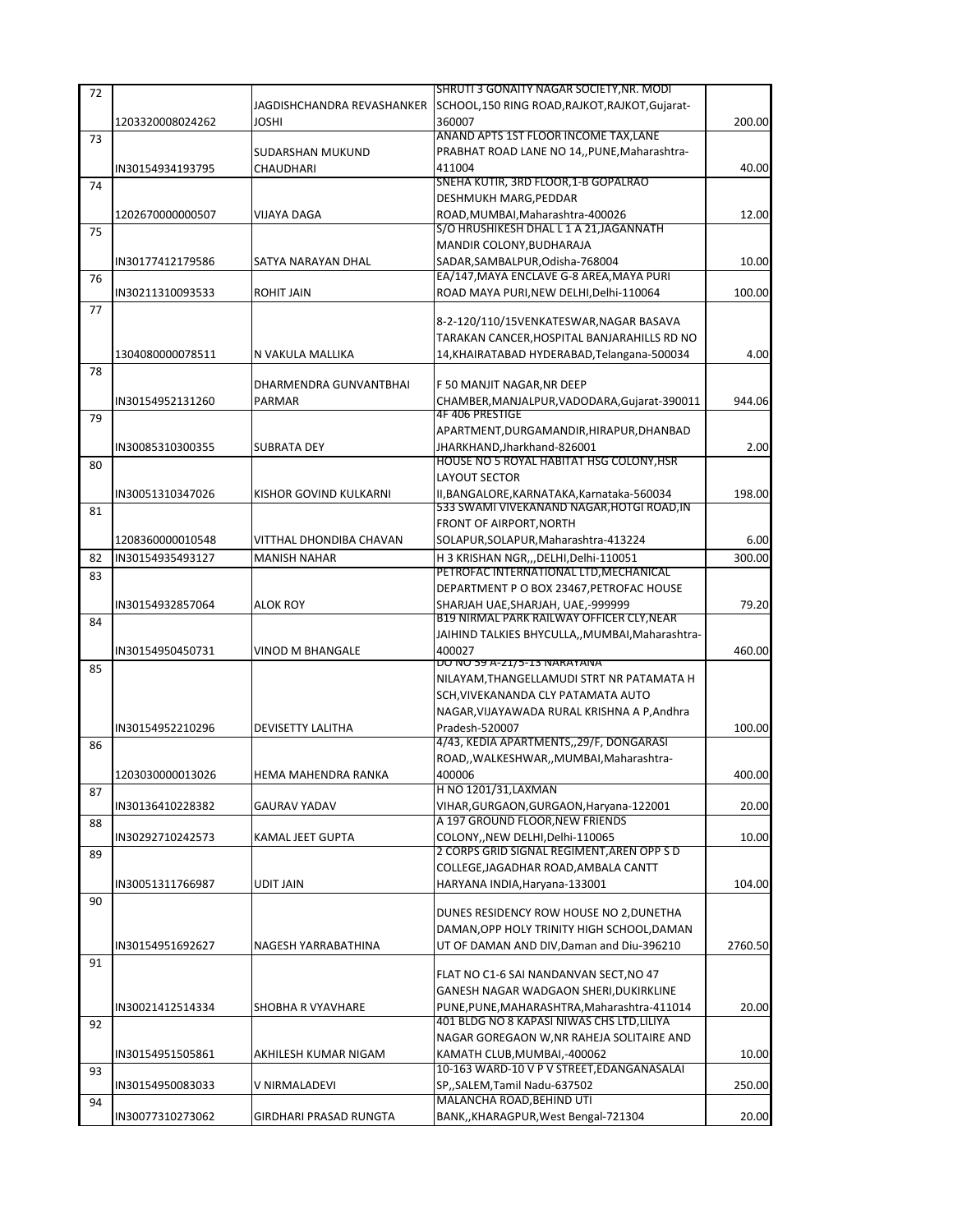| 95  |                  |                             | 192 A GRAND PARADI APARTMENTS 19TH, FLOOR                                              |          |
|-----|------------------|-----------------------------|----------------------------------------------------------------------------------------|----------|
|     |                  |                             | KEMPS CORNER NEAR, SHALIMAR HOTEL AUGUST                                               |          |
|     | IN30177419791934 | NEELAM SALIM BACHOOALI      | KRANTI MARG, MUMBAI, -400036                                                           | 3100.00  |
| 96  |                  |                             | KARGALI BAZAR NEAR DURGA MANDIR, PO BERMO                                              |          |
|     |                  |                             | <b>BOKARO, NEAR DURGA</b>                                                              |          |
|     | IN30154952185467 | RABINDRA KUMAR TIWARY       | MANDIR, BOKARO, Jharkhand-829104                                                       | 22.00    |
| 97  |                  |                             | 1/13, GHANSHYAM NAGAR, TILAK ROAD, THANE                                               |          |
|     | IN30154938017416 | KRISHNABEN RAJENDRA PATEL   | E, Maharashtra-400603                                                                  | 40.00    |
| 98  |                  |                             | WARD NO 4                                                                              |          |
|     |                  |                             | BHIMNAGAR, DURGAPUR, CHANDRAPUR, CHANDRAP                                              |          |
|     | 1203320035252492 | MANGLESH TRIBHUVAN UKE      | UR, Maharashtra-442404                                                                 | 4.00     |
| 99  |                  |                             | 301/B SHRUSTI APPT, LUNSIKUI, OPP CONVENT                                              |          |
|     | IN30051319490896 | VYAS KUSHAL RUPAKBHAI       | SCHOOL, NAVSARI GUJARAT, Gujarat-396445                                                | 10.00    |
| 100 |                  |                             | S/O JAYARAMA ACHARYA 4-81 A 13, GOPALA                                                 |          |
|     |                  |                             | SADANA UDUPA, COMPOUND BAILOOR                                                         |          |
|     | 1203320033343344 | MADWAPATHI ACHARYA          | 76, UDUPI, Karnataka-576101                                                            | 82.00    |
| 101 |                  |                             | 43 MANIVILLAGE, MANIVILLAGE P SIRKALI                                                  |          |
|     | IN30154935292730 | N VANJINATHAN               | TK,,NAGAPATTINAM,Tamil Nadu-609114                                                     | 20.00    |
| 102 |                  |                             |                                                                                        |          |
|     |                  |                             | A-6 KIRTI APPARTMENT, OPP. CIVIL HOSPITAL GATE-                                        |          |
|     | IN30164510304099 | VITTHALBHAI ISHWARLAL PATEL | 2, SHAHIBAUG, AHMEDABAD, Gujarat-380016                                                | 10.00    |
| 103 | IN30023911561582 | RANJU DIDDI                 | PO BOX 128113, DUBAI, DUBAI, OTHER, -100000                                            | 324.72   |
| 104 |                  |                             | J 1164 N PALAM VIHAR                                                                   |          |
|     | 1202060001474091 | JATINDERPAL SINGH           | GURGAON,,,GURUGRAM,Haryana-122017                                                      | 346.00   |
| 105 |                  |                             | 28-1/1 WEST ANAND PURI, BORING ROAD                                                    |          |
|     |                  |                             | PHULWARI PATNA, NEAR STATE BANK OF INDIA                                               |          |
|     | IN30154951657443 | SHALUJA VERMA               | ANAND PURI, PATNA, Bihar-800001                                                        | 60.00    |
| 106 |                  |                             |                                                                                        |          |
|     |                  |                             | SO BHAGIRATH SHARMA 138, PANCHWATI SCHEME                                              |          |
|     | 1208870019956403 | MAHESH CHAND SHARMA         | NO 7 ALWAR, ALWAR, ALWAR, Rajasthan-301001<br>A/503 PRANEEL APTS NEW LINK RD, NR TILAK | 200.00   |
| 107 |                  |                             |                                                                                        |          |
|     |                  |                             | <b>COMPLEX EKSAR BORIVALI</b>                                                          |          |
|     | IN30154938614020 | ALOK MAHESH DALMIA          | W,,MUMBAI,Maharashtra-400103                                                           | 40.00    |
| 108 |                  |                             | <b>JESAR ROAD, JALAM</b>                                                               |          |
|     | 1201320001365907 | DHIRUBHAI MADHABHAI NAKRANI | SOCIETY,,SAVARKUNDLA,Gujarat-364515<br>FLAT NO. 33, SEA GULL, CARMICHEAL               | 10.00    |
| 109 |                  |                             |                                                                                        |          |
|     | IN30045010028536 | USHA PRAKASH KANAL          | ROAD, MUMBAI,, Maharashtra-400026                                                      | 600.00   |
| 110 |                  |                             | NO 509 A,15 A MAIN ROAD, BASVESHWAR                                                    |          |
|     | IN30154917680972 | DHIMANT A PAREKH            | NAGAR, BANGALORE, Karnataka-560079<br>B/511, N T P C, VIDYUT NAGAR, GHAZIABAD, Uttar   | 4263.58  |
| 111 |                  |                             |                                                                                        |          |
|     | IN30223610330026 | RAKESH KUMAR SHARMA         | Pradesh-201008<br>D / 302, Sita Apartment, Ayodhya Nagari Chs                          | 100.00   |
| 112 |                  | SANTOSH KUMAR SHANKAR       | Kalyan Eas, Near Jarimari                                                              |          |
|     | 1208160017683627 |                             |                                                                                        |          |
|     |                  | CHAUDHARY                   | Mandir,, KALYAN, Maharashtra-421306<br>BEHIND T C COLLEGE PRAGATI.NAGAR                | 8.00     |
| 113 |                  |                             |                                                                                        |          |
|     | 1208180022363512 | OMKAR YASHWANT WALKE        | BARAMATI,, PUNE, Maharashtra-413102                                                    | 20.00    |
| 114 |                  |                             | DAKSHINPARA, UTTAR HAJIPUR, DIAMOND                                                    |          |
|     | IN30026310017399 | RAJINDAR KAUR               | HARBOUR, DIST-SOUTH 24 PGS, West Bengal-743331                                         | 200.00   |
|     |                  |                             | OLD THANA ROAD, PARAW MOHALLA, WARD NO.10                                              |          |
| 115 | 1203800000123125 | ANUJ MITTAL                 | SAMALKHA, PANIPAT, Haryana-132101                                                      | 13995.00 |
|     |                  |                             |                                                                                        |          |
| 116 |                  |                             | G SELVAKUMAR NO 2053 GROND                                                             |          |
|     |                  |                             | FLOOR, JANAPRIYA LAKE VIEW PHASE II NO                                                 |          |
|     |                  |                             | 26/2, KODICHIKKANAHHALI BEGUR                                                          |          |
|     | IN30051315856693 | SELVAKUMAR G                | HOBLI, BANGALORE KARNATAKA, Karnataka-560076                                           | 248.00   |
| 117 |                  |                             | A/3, GAUTAM GYAN SOCIETY, ASHOK ROAD, NR                                               |          |
|     |                  |                             | DAMODARWADI, KANDIVLI(E), MUMBAI, Maharashtr                                           |          |
|     | IN30160410321007 | BHARTI KALPESH GOPANI       | a-400101                                                                               | 100.00   |
| 118 |                  |                             | E/115 AMBABARI, JAIPUR, , RAJASTHAN, Rajasthan-                                        |          |
|     | IN30051311834382 | NISHANT AGARWAL             | 302001                                                                                 | 80.00    |
| 119 |                  |                             | EC-53 B/202 MANGAL MURTI, MANGAL GEET CHS                                              |          |
|     |                  |                             | EVERSHINE CITY, VASAI E, THANE, Maharashtra-                                           |          |
|     | IN30154939109687 | NAGEENA FAKHRUL HASSAN      | 401208                                                                                 | 62.00    |
| 120 |                  |                             | 44 395, TIRUMALA NAGAR, MOULA ALI, RR                                                  |          |
|     | IN30154932816886 | RAHUL PANDIT                | DIST, Telangana-500040                                                                 | 300.00   |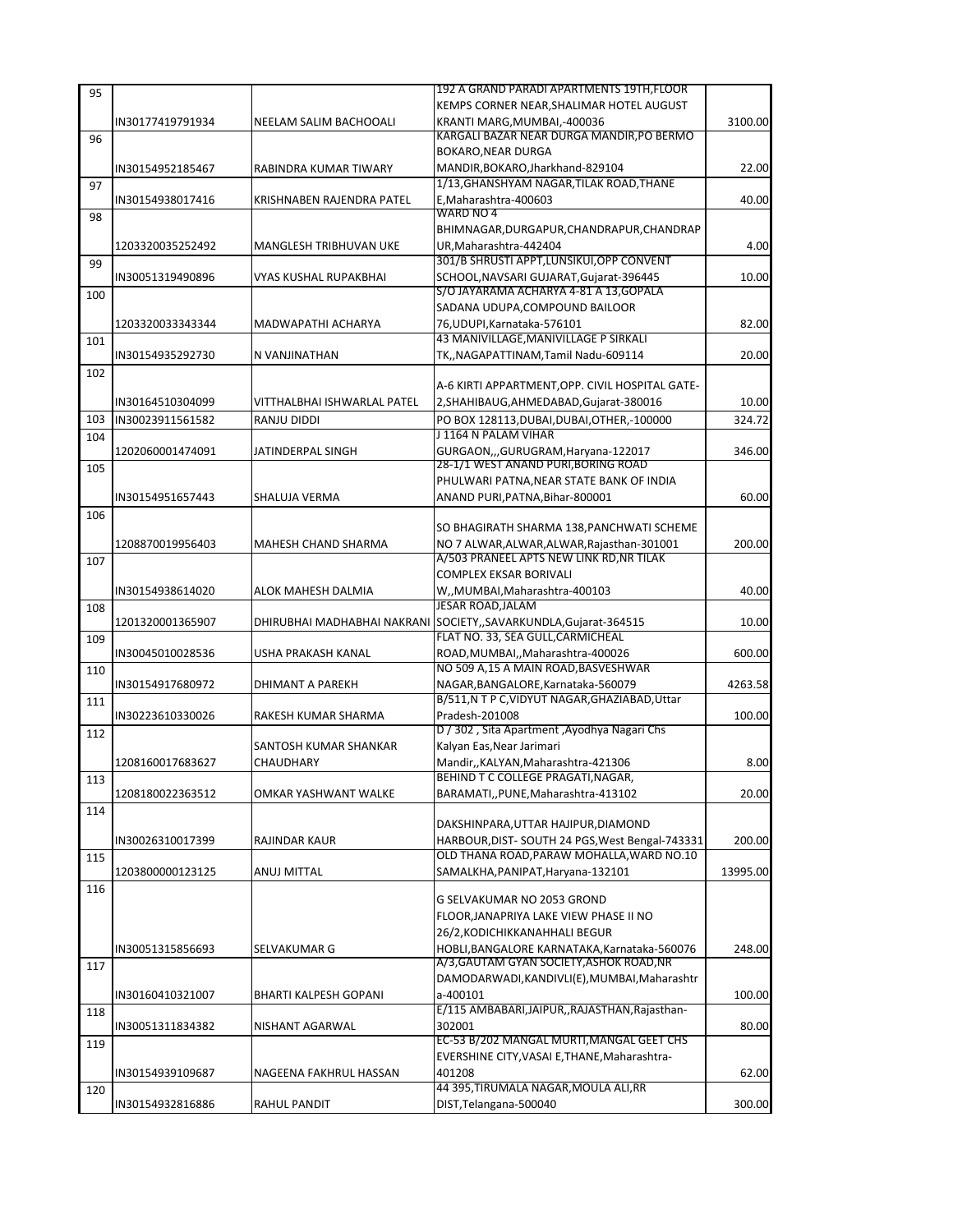| 121 |                  |                             | 1 MAHADEV SOC NR LAST BUS STOP, WARSHIYA,                                                  |          |
|-----|------------------|-----------------------------|--------------------------------------------------------------------------------------------|----------|
|     |                  |                             | VADODARA                                                                                   |          |
|     | 1203320017270802 | ANIL R SACHDEV              | FATEPURA, VADODARA, VADODARA, Gujarat-390006                                               | 700.00   |
| 122 |                  |                             | 55-D/7 5TH FLOOR, ASMITA JYOTI CHS CHARKOP<br>NAKA, MARVE RD MALAD-W, MUMBAI, Maharashtra- |          |
|     | IN30154933922754 | <b>NISHA DARIRA</b>         | 400095                                                                                     | 48.00    |
| 123 |                  |                             | BRAHMIN AALLY, POST CHINCHANI, TALUKA                                                      |          |
|     | IN30051313915882 | JOSHI BHUSHAN NISHIKANT     | DAHANU ROAD, THANE, Maharashtra-401503<br>FLAT NO H 1103, 11TH FLOOR, BUILDING H ROYAL     | 7662.25  |
| 124 |                  |                             | FERN, GREAT EASTERN GARDENS, LBS MARG                                                      |          |
|     | IN30154916111423 | <b>KENNY ABRAHAM</b>        | MUMBAI, Maharashtra-400078                                                                 | 150.00   |
| 125 |                  |                             | D-614 SHANTIVAN II, RAHEJA TOWNSHIP, MALAD                                                 |          |
|     | 1203320001422830 | NARENDRA MOHANLAL KINGER    | EAST, MUMBAI, Maharashtra-400097<br>2249/67,,NAIWALA GURDWARA ROAD, KAROL                  | 800.00   |
| 126 | 1208160032665141 | JYOTI PAHUJA                | BAGH,,,CENTRAL DELHI,Delhi-110005                                                          | 36.00    |
| 127 |                  |                             | B 17 MANSI CHS LID PLOT NO 536, CHARKOP                                                    |          |
|     |                  |                             | SECTOR 5 KANDIVALI WEST, NEAR DENA                                                         |          |
|     | IN30051317280092 | ALKA RAJESH KAMDAR          | BANK, MUMBAI MAHARASHTRA INDIA, Maharashtra-<br>400067                                     | 100.00   |
| 128 |                  |                             | 955/49, DHARNIDHAR AVENUE,, NR. RADHE                                                      |          |
|     |                  | <b>BHARATKUMAR NAGARDAS</b> | RESIDENCY, B/H SARJAN, BUNGLOWS, NAVA                                                      |          |
|     | 1204470004826982 | <b>PARMAR</b>               | NARODA,,AHMEDABAD,Gujarat-382350                                                           | 6.00     |
| 129 |                  | VIGNESHWARI VIJAYKUMAR      | B 90 GAJANAN SWAMY COLONY, AAKAR                                                           |          |
|     | 1203230000763278 | RENGUNTWAR                  | NAGAR, KATOL ROAD, NAGPUR, Maharashtra-440013                                              | 84.00    |
| 130 |                  |                             | 10 B MADHUSHILP HSG SOC, BEHIND HARIHAR SOC                                                |          |
|     | 1202990001626661 | UMESH MADHUKAR BHAVSAR      | DWARKA,, NASIK, Maharashtra-422011                                                         | 10.00    |
| 131 |                  |                             | FLAT NO 603 BHARAT RESIDENCY, AHINSA KHAND<br>II, INDRAPURAM GHAZIABAD, GHAZIABAD UTTAR    |          |
|     | IN30051312559388 | <b>ATUL GUPTA</b>           | PRADESH INDIA, Uttar Pradesh-201014                                                        | 50.00    |
| 132 |                  |                             | C 6 DAULAT VIHAR DADABHAI, ROADVILE PARLE                                                  |          |
|     | 1208180009611355 | HETAL HITESH MEHTA          | WEST,, MUMBAI, Maharashtra-400056                                                          | 8.00     |
| 133 |                  |                             | NO 14 ASERA REGENCY FLAT NO 9,5TH LANE K H<br>ROAD, OPP RAILWAY QUATERS KALYANA            |          |
|     |                  |                             | MANDAPAM, AYANAVARAM CHENNAI, Tamil Nadu-                                                  |          |
|     | IN30154952211852 | VIVIAN JUDE JOSEPH          | 600023                                                                                     | 24.00    |
| 134 |                  |                             | 101, SUNDARAM APPARTMENT, B/H. HARI SEWA                                                   |          |
|     | IN30199111401947 | SUNNY HARESH JAGYASI        | SCHOOL, WARASIA, VADODARA, Gujarat-390006                                                  | 300.00   |
| 135 |                  |                             | 53 A JIVRAJ ROW HOUSE PADMANATH ROAD, MIRA                                                 |          |
|     | IN30429516563742 | THAKKAR RAHUL VINODLAL      | GATE, PATAN GUJARAT GUJARAT, Gujarat-384265                                                | 20.00    |
| 136 |                  |                             | H.NO.216 WARD NO.-2, GULATI ROAD, PARAO                                                    |          |
|     | 1203800000121571 | ANJALI MITTAL               | MOHALLA SAMALKHA, PANIPAT, Haryana-132101                                                  | 14401.80 |
| 137 | IN30282210459826 | NIRMAL GUPTA                | 1/3684, ASHOK MARG, RAM NAGAR EXT., SHAHDARA<br>DELHI, Delhi-110032                        | 360.00   |
| 138 |                  |                             | HIG 235 PHASE VII SAILASHREEVIHAR.CS PUR                                                   |          |
|     | IN30154932896195 | GYANENDRA KUMAR PANDA       | BHUBANESWAR,,ORISSA,Odisha-751021                                                          | 220.00   |
| 139 |                  |                             | B - 61 STREET NO - 7, EAST VINOD                                                           |          |
|     | 1204720010230481 | NEHA PURWAR                 | NAGAR,., DELHI, Delhi-110091<br>HIG FLAT NO T 4, KOTTURPURAM, , CHENNAI, Tamil             | 6.00     |
| 140 | 1203320008315921 | J JANAKI                    | Nadu-600085                                                                                | 52.00    |
| 141 |                  |                             | <b>B NO 240 RAIJINAGAR, MOTI BAUG</b>                                                      |          |
|     | IN30051319317652 | JAYABEN L RAKHOLIYA         | ROAD,, JUNAGADH GUJARAT, Gujarat-362001                                                    | 20.00    |
| 142 | IN30154939564844 | RAJEEV C S                  | PO BOX 2403, ABU DHABI,, ABU DHABI UAE,-0                                                  | 158.40   |
| 143 | IN30154950815620 | ANSARI FIROZ                | A/23 JAVED PARK.TANDALJA<br>ROAD,, VADODARA, Gujarat-390020                                | 40.00    |
| 144 |                  |                             | DNO-29-12-41, VENKATA RATNAM                                                               |          |
|     |                  |                             | VEEDHI, MAKKALA ROAD SURYARAO                                                              |          |
|     | IN30154934410638 | TUMMALA MURALIDHAR          | PET, VIJAYAWADA, Andhra Pradesh-520002                                                     | 60.00    |
| 145 |                  |                             | KUNAL ESTATE FLAT NO 5, BUILDING NO A-3<br>KESHAV NAGAR, CHINCHWAD                         |          |
|     | IN30154950703262 | BHAMARE NITIN BHASKAR       | PUNE, PUNE, Maharashtra-411033                                                             | 60.00    |
| 146 | IN30429525412490 | FREDRICK EUSEBIUS D SOUZA   | PO BOX 33458 DUBAI,,,DUBAI,-111111                                                         | 31.68    |
| 147 |                  |                             |                                                                                            |          |
|     |                  |                             | VIDYA NAGAR, MEENAKSHEE PURAM, NR. NARMAL                                                  |          |
|     | 1201910100187204 | ROHIT DIXIT                 | SCHOOL, AJITMAL, AURIAYA, Uttar Pradesh-206121                                             | 6.00     |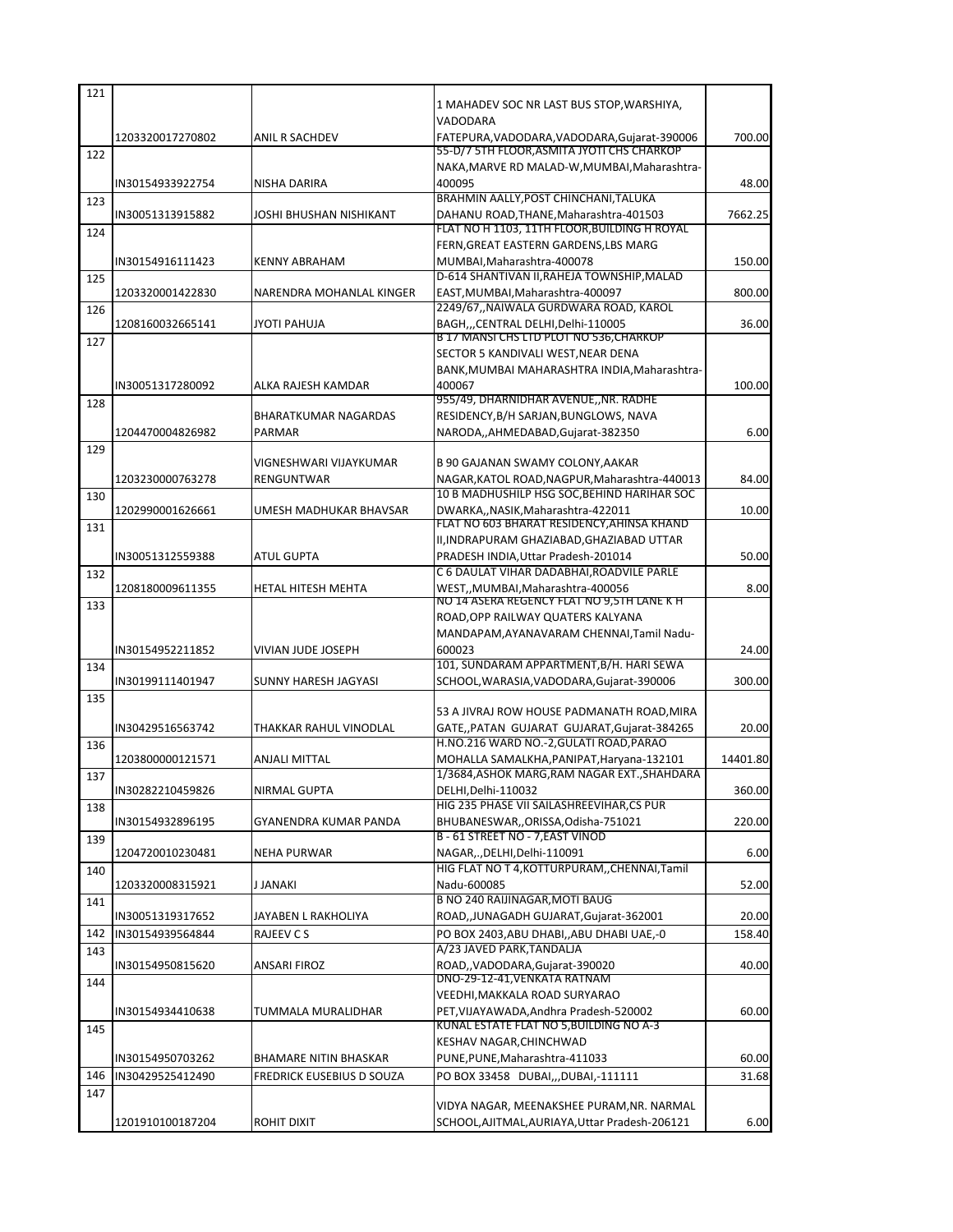| 148 |                  |                             | RABARIVADA RAJPUT CHOWK                                                          |          |
|-----|------------------|-----------------------------|----------------------------------------------------------------------------------|----------|
|     |                  |                             | KODINAR, JUNAGADH, B/H BUS                                                       |          |
|     | IN30154952059383 | LALANI ARMAN AKBAR          | STOP, KODINAR, Gujarat-362720                                                    | 40.00    |
| 149 |                  |                             | LOHIA BUILDING, RAILWAY                                                          |          |
|     | IN30236510816517 | SUSHILA DEVI                | ROAD, SAMHALKA, HARYANA, Haryana-132101                                          | 23400.00 |
| 150 |                  |                             | 502 PARSHWA DARSHAN LAJPATRI ROAD,VILE                                           |          |
|     |                  |                             | PARLE W, NEAR HDFC BANK, MUMBAI, Maharashtra-                                    |          |
|     | IN30154952463668 | OJAS VIKRAM DOSHI           | 400056                                                                           | 320.00   |
| 151 |                  |                             | GUPTA VILLA, KEOTA, TYRE BAGAN, SHAGANJ,                                         |          |
|     | IN30295120027268 | AVIJIT GUPTA                | BANDEL, West Bengal-712104                                                       | 20.00    |
| 152 |                  |                             | KAINIKKARA HOUSE, KUMBAZHA P                                                     |          |
|     | IN30023911945419 | ANISHA PRADEEP              | O, PATHANAMTHITTA,, Kerala-689645<br>5 D.EYARPAGAI NAYANAR                       | 22.00    |
| 153 |                  |                             |                                                                                  |          |
|     | IN30177411995349 | <b>GOVINDARAJAN V</b>       | STREET,, PALAYAMKOTTAI, Tamil Nadu-627002<br>A/35 B K TENAMENTS,OPP PRIYA CINEMA | 112.00   |
| 154 |                  | FALGUNIBEN SHAILESHKUMAR    | NATIONAL HIGHWAY,NO 8 KRISHNANAGAR                                               |          |
|     | IN30047642375600 | <b>SHAH</b>                 | SHAIJPUR BOGHA, AHMEDABAD, Gujarat-382345                                        | 20.00    |
|     |                  |                             |                                                                                  |          |
| 155 |                  |                             | FL NO-01 LOTUS SOCIETY, B/H NATRAJ HOTEL NASIK                                   |          |
|     | IN30154939761344 | <b>HEMALI JITEN THAKKAR</b> | ROAD, DIST NASIK, NASHIK, Maharashtra-422101                                     | 30.00    |
| 156 |                  |                             | D NO 15-116 BAPAIAH PET,KOLAKALUR POST                                           |          |
|     |                  |                             | TENALI MANDAL,, GUNTUR DT GUNTUR, Andhra                                         |          |
|     | IN30154935259527 | CHALLAGIRI HANUMANTHA RAO   | Pradesh-522307                                                                   | 100.00   |
| 157 |                  |                             | 177 SINDHI COLONY JALNA ROAD,, NR MOTWANI                                        |          |
|     | IN30154934974465 | DEELIP NANAKRAM PARASWANI   | HOUSE, AURANGABAD, Maharashtra-431001                                            | 20.00    |
| 158 |                  |                             | 3407, ST. NO. 10, NEW JANTA                                                      |          |
|     | 1202540000391605 | <b>HEM RAJ BHARDWAJ</b>     | NAGAR, LUDHIANA, Punjab-141003                                                   | 400.00   |
| 159 |                  |                             | 7/19 6TH FLOOR F NO 605 ANAND, PRASTIGE TILAK                                    |          |
|     | IN30154934305935 | PAWAN KUMAR SARAF           | NAGAR, KANPUR, Uttar Pradesh-208001                                              | 100.00   |
| 160 |                  |                             | P O BOX NO 159,,, DUBAI UNITED ARAB EMIRATES,-                                   |          |
|     | IN30154937283933 | RAJIV KUMAR MALL            | 999999                                                                           | 95.04    |
| 161 |                  |                             | H NO 53-3-14,DALLI VARI STREET,BACK SIDE OF RTC                                  |          |
|     |                  |                             | <b>DEPOT</b>                                                                     |          |
|     |                  |                             | VISAKHAPATNAM,,,VISAKHAPATNAM,Andhra                                             |          |
|     | 1208160024175565 | LAKSHMAN KUMAR DALLI        | Pradesh-530013                                                                   | 200.00   |
| 162 |                  |                             | 15 REKHA SOCIETY, NAHUR ROAD, NEAR MEHUL                                         |          |
|     |                  |                             | CINEMA, MULUND WEST, MUMBAI,                                                     |          |
|     | IN30154937847191 | SACHIN VINODRAI SHAH        | MAHARASHTRA, Maharashtra-400080                                                  | 10.00    |
| 163 |                  |                             | 128/A GANJAWALA APTS 11TH FLOOR,S V P ROAD                                       |          |
|     |                  |                             | BORIVALI W, NEAR CHAMUNDA                                                        |          |
|     | IN30154952190770 | PRIYANKA ATUL VASANI        | CIRCLE, MUMBAI, Maharashtra-400092                                               | 350.00   |
| 164 |                  |                             |                                                                                  |          |
|     |                  |                             | B 21 SWAPNALOK FLATS, OPP BANK OF                                                |          |
|     | IN30154951843056 | JANVIBEN CHINTAN JOSHI      | BARODA, KARELIBAUG, VADODARA, Gujarat-390018                                     | 20.00    |
| 165 |                  |                             | FLAT NO.-105, BHARAT APPT., SECTOR-13,                                           |          |
|     | IN30310810105032 | <b>GAGAN KUMAR BANSAL</b>   | ROHINI, DELHI, Delhi-110085                                                      | 9000.00  |
| 166 |                  |                             | BLOCK-29 FLAT-1E DIAMOND CITY, NORTH 68                                          |          |
|     |                  |                             | JESSORE ROAD SHYAMNAGAR, BANGUR OPPOSITE                                         |          |
|     | IN30154952353027 | SWATI AGARWAL               | MORE SHOP, KOLKATA, West Bengal-700055                                           | 56.00    |
|     |                  |                             | AT SHUKALA COLONY,PALGHAR TAL PALGHAR                                            |          |
| 167 |                  |                             | THANE,BEHIND BRIJWASI                                                            |          |
|     | IN30154933414240 | <b>NEHA DIXIT</b>           | HOTEL, PALGHAR, Maharashtra-401404                                               | 30.00    |
| 168 |                  | PARASKUMAR MUKESHBHAI       | INSTRUMENTION DEPT PO BOX 44169,,,ABU                                            |          |
|     | IN30429524421504 | PARMAR                      | DHABI,-111111                                                                    | 190.08   |
| 169 |                  |                             | HOUSE NO-1289 NEAR MLN,COLLAGE PREM                                              |          |
|     |                  |                             | NAGAR, JAGADHRI YAMUNA                                                           |          |
|     | 1203320012508648 | ANNUDEEP BAJAJ              | NAGAR, YAMUNANAGAR, Haryana-135001                                               | 2.00     |
| 170 |                  |                             | NO.487, DWARAKA, 4TH MAIN, 4TH                                                   |          |
|     | IN30023930012926 | ODIYOOR SATHISHA            | STAGE, T.K.LAYOUT, MYSORE, Karnataka-570009                                      | 2.00     |
| 171 |                  |                             | L-41 BLOCK-L MOHAN GARDEN, DELHI, DELHI, Delhi-                                  |          |
|     | IN30154938838478 | <b>HARPREET SINGH</b>       | 110059                                                                           | 500.00   |
| 172 |                  |                             | BHANDARIYON KIPOLE GUNDI KA                                                      |          |
|     |                  |                             | MOHLLANA,VCHOKIYA,,JODHPUR                                                       |          |
|     | IN30021433118337 | PIYUSH BHANDARI             | RAJASTHAN, Rajasthan-342001                                                      | 990.00   |
| 173 |                  |                             | 002 CHAKRESHWARI APT,NAHUR ROAD SARVODAY                                         |          |
|     |                  |                             | NAGAR, MULUND WEST, MUMBAI, Maharashtra-                                         |          |
|     | IN30154951003409 | PRATIMA GANGARAM KAILE      | 400080                                                                           | 60.00    |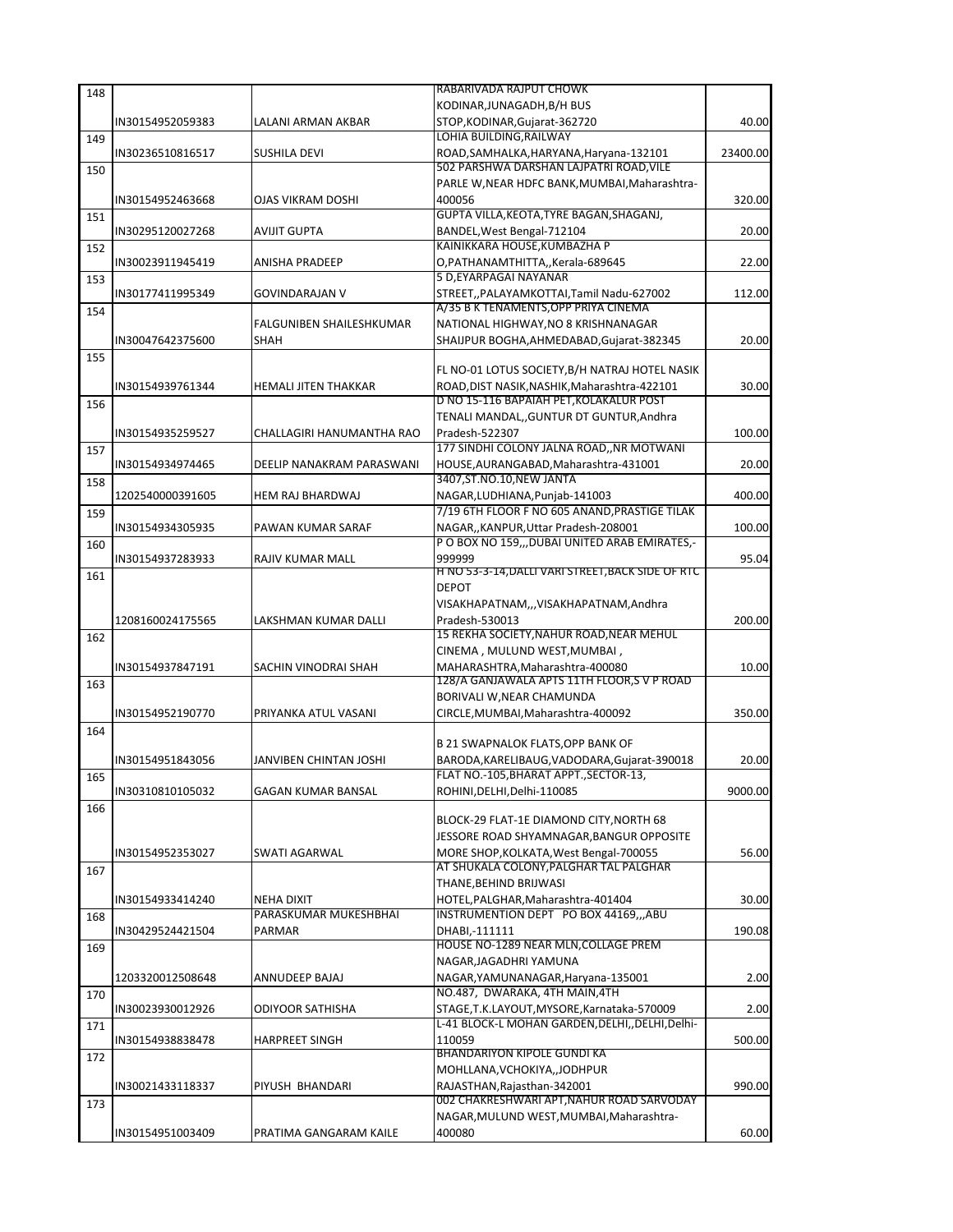| 174 |                  |                         |                                                                                 |         |
|-----|------------------|-------------------------|---------------------------------------------------------------------------------|---------|
|     |                  |                         | MADATHIKUNEL HOUSE, P F ROAD                                                    |         |
| 175 | 1207580000005578 | DEEPA VARGHESE.         | KATHRIKADAVU, KALOOR P O, KOCHI, Kerala-682017                                  | 140.00  |
|     |                  |                         | 1 MAHADEV SOC, NEAR LAST BUS STOP, WARSHIYA                                     |         |
|     | 1203320017494285 | DAYAL SACHDEV           | FATEPURA, VADODARA, Gujarat-390006                                              | 454.00  |
| 176 |                  |                         | 242, 8TH MAIN, 1ST CROSS, BDA                                                   |         |
|     |                  |                         | LAYOUT, BYRASANDRA, BANGALORE, Karnataka-                                       |         |
|     | IN30023911666817 | <b>KIRAN B S</b>        | 560011<br><u>201 OM NAMO GURUKRUPA CHS,NANDIVLI CROSS</u>                       | 2.00    |
| 177 |                  |                         | ROAD OM SAI NAGAR, DOMBIVLI EAST TILAKNAGAR                                     |         |
|     |                  |                         | THANE, DOMBIVALI MAHARASHTRA, Maharashtra-                                      |         |
|     | IN30311613408189 | DAYI SHIVJI MANGE       | 421201                                                                          | 80.00   |
| 178 |                  | GEETABEN NARENDRAKUMAR  | F/217, AKASH GANGA SOCIETY, NEW SAMA                                            |         |
|     | 1204280000053686 | <b>PATEL</b>            | ROAD,., VADODARA, Gujarat-390002                                                | 20.00   |
| 179 |                  |                         | WARD NO-13,THAKUR PALLY ROAD,KER                                                |         |
|     | 1208360000428293 | <b>BIKRAM BANIK</b>     | CHOWMUHANI, KRISHNANAGAR, WEST<br>TRIPURA, Tripura-799001                       | 10.00   |
| 180 |                  |                         | S1 SIGNATURE RESIDENCY, A/38 SARASWATI, NR                                      |         |
|     | IN30105510039744 | ROHIT SAWHNEY           | JAWAHAR CIRCLE, JAIPUR, Rajasthan-302017                                        | 189.00  |
| 181 |                  |                         | NATIONAL BANK OF KUWAIT HEAD O 1,PO BOX 95                                      |         |
|     |                  |                         | ABDULLA AL AHMAD ST OPP, THE GRAND MOSQUE                                       |         |
|     | IN30154953048955 | <b>VARUN MAHAJAN</b>    | BHND KUWAIT STOCK, SHARQ 95,-0                                                  | 950.40  |
| 182 |                  |                         | B 4 BLOCK NO 1 FOURTH FLOOR,, RAJKHAM                                           |         |
|     |                  |                         | EMRALD, GERUGAMBAKKAM,,177 PORUR-                                               |         |
|     |                  |                         | KUNDRATHUR MAIN ROAD,                                                           |         |
|     | 1203320034310396 | <b>GOMATHI VADIVEL</b>  | KANCHEEPURAM, TIRUVALLUR, Tamil Nadu-600128                                     | 40.00   |
| 183 |                  |                         | <b>BALAJI COLLECTION.STATION</b>                                                |         |
|     | IN30113526613563 | ASHOK BANKATLAL KABRA   | ROAD, BAGALKOT, BAGALKOT, Karnataka-587101                                      | 160.00  |
| 184 |                  |                         | FLAT 104 NANDINI CHS, PLOT 11 D SECTOR 20                                       |         |
|     | 1204720004074514 | <b>GUNADHAR PADHI</b>   | KHARGHAR,, NAVIMUMBAI, Maharashtra-410210                                       | 132.00  |
| 185 |                  |                         | 35 KA MAHAMADPUR                                                                |         |
|     | IN30154938801453 | SATYAM TIWARI           | MAHAMADPUR,,,SULTANPUR,Uttar Pradesh-228001                                     | 1112.00 |
| 186 |                  |                         |                                                                                 |         |
|     |                  |                         | 1 4 880/34 FLAT NO G 1 SRI LEKHAS, VISHWAS                                      |         |
|     |                  |                         | RESIDENCY BANK OF BARODA, COLONY BAKARAM                                        |         |
|     |                  |                         |                                                                                 |         |
|     | IN30154933524070 | PAVAN BABU S            | OPP GHMC PARK, HYDERABAD, Telangana-500080                                      | 24.00   |
| 187 |                  |                         | C-18201 AL KHOR COMMUNITY,, PO BOX 21666                                        |         |
|     | IN30154952819659 | MITESH CHANDRAKANT SHAH | DOHA, AL KHOR,,,DOHA, QATAR,-21666                                              | 90.29   |
| 188 |                  |                         | 12/G NARAYAN ESTATE.NEAR SHAKTINATH                                             |         |
|     | IN30154939456862 | SHAILESH C SOLANKI      | MAHADEV,, BHARUCH, Gujarat-392001                                               | 372.24  |
| 189 |                  |                         | 5/2d panditia road 5/2d panditia road 5/2d                                      |         |
|     | 1208160082680968 | MANOJ KUMAR PANDEY      | panditia, road 5/2d panditia road,, KOLKATA, West<br>Bengal-700029              | 74.00   |
| 190 |                  |                         | 16 - 11 - 16 / 79, NEAR FARHAT, HOSPITAL, SALEEM                                |         |
|     |                  |                         | NAGAR, MALAKPET, MOTHER DAIRY PARK                                              |         |
|     | IN30154933210721 | MOHAMMAD WASEEM         | II, HYDERABAD, A P, Telangana-500036                                            | 26.00   |
| 191 |                  |                         | FLAT NO 606 SONAR APTS 6TH                                                      |         |
|     |                  |                         | FLOOR, DONGARAKERI NEW FIELD<br>STREET, MANGALORE KARNATAKA, INDIA, Karnataka-  |         |
|     | IN30226912852237 | RICHA AWASTHI           | 575001                                                                          | 40.00   |
| 192 |                  |                         | 14 WARD20 PURANA SIVIL                                                          |         |
|     | 1208870002873881 | UKESHWARI YADAV         | LINE,.,., MAHASAMUND, Chattisgarh-493445                                        | 34.00   |
| 193 |                  |                         | <b>STATION ROAD RUPAIDIHA</b>                                                   |         |
|     | 1208160022510311 | MANISH AGRAWAL          | BAHRAICH,,,BAHRAICH,Uttar Pradesh-271881                                        | 2.00    |
| 194 |                  |                         | ROOM NO 2 BLOCK NO 9 ROW-M, TRANSIT CAMP                                        |         |
|     | IN30154951276082 | RADHAKRISHNAN PALTRAI   | DHARAVI, NEAR POLICE                                                            | 30.00   |
| 195 |                  |                         | STATION, MUMBAI, Maharashtra-400017                                             |         |
|     |                  |                         | H NO T2-605 NEW SIN CLINE                                                       |         |
|     |                  |                         | COLONY, GODAVARIKHANI                                                           |         |
|     | IN30154950167405 | ALEKHYA MALLAM          | RAMAGUNDAM,,KARIMNAGAR,Telangana-505211                                         | 270.00  |
| 196 |                  |                         | KINGSTON PALACE FLAT NO 1102, CHINCHOLI                                         |         |
|     | IN30154952423275 | SHWETA SHARMA           | BUNDAR ROAD MALAD W, OPP MADAM HOME<br>SUPER MARKET, MUMBAI, Maharashtra-400064 | 50.00   |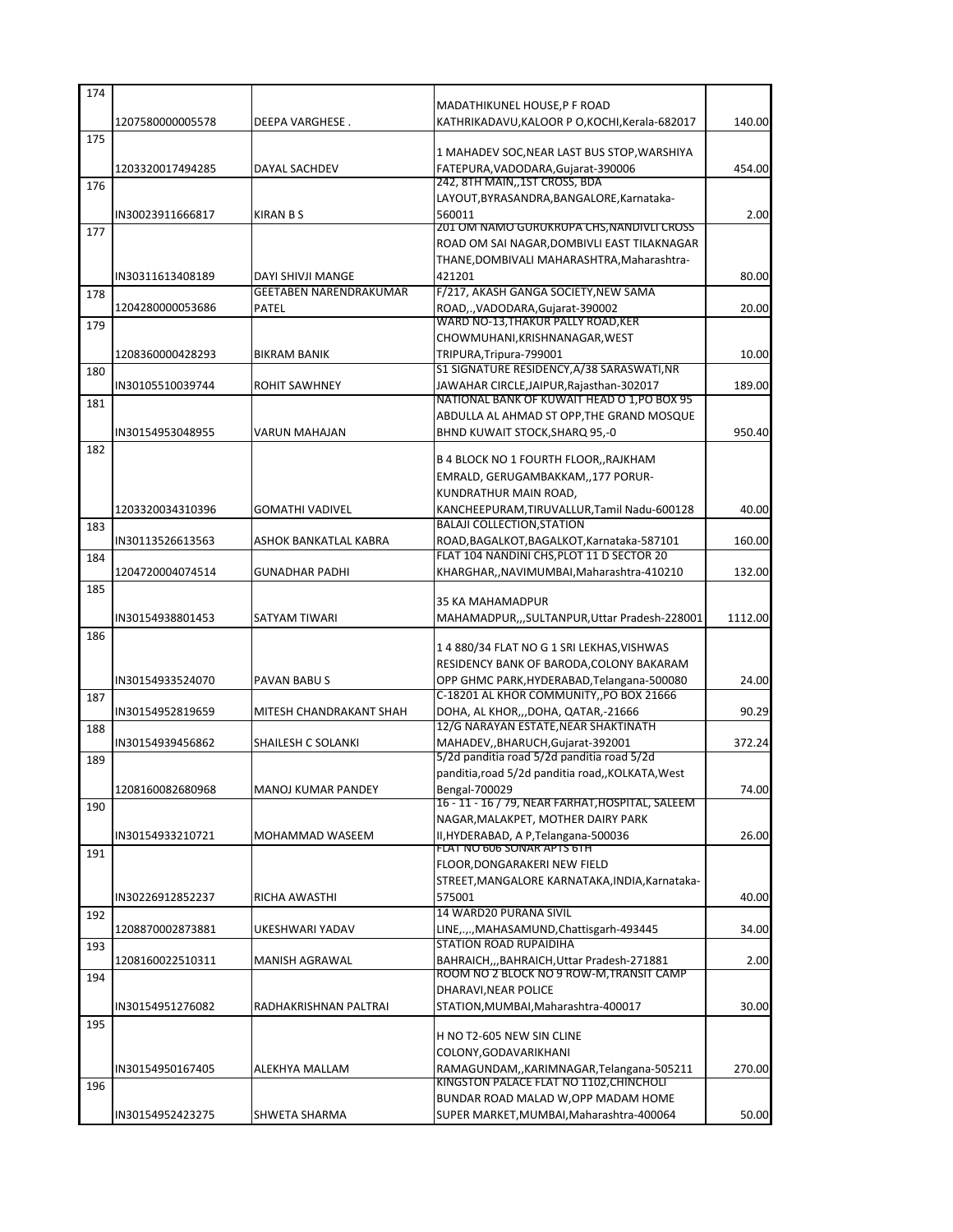| 197 |                  |                               |                                                                                     |         |
|-----|------------------|-------------------------------|-------------------------------------------------------------------------------------|---------|
|     |                  |                               | UTTAR MADARI HAT MADARIHAT,ASHWININAGAR                                             |         |
|     |                  |                               | 3 NO WARD, JALPAIGURI, JALPAIGURI, West Bengal-                                     |         |
|     | 1304140008981839 | <b>HIROCK SAHA</b>            | 735220                                                                              | 4.00    |
| 198 |                  |                               | 15-22-1390/1 Dubois Cottage, Bendoorwell Near                                       |         |
|     |                  |                               | Colaco Hospital                                                                     |         |
|     | 1208160056395287 | ALBAN ALEXANDER LOBO          | Kankanady,, MANGALORE, Karnataka-575002                                             | 14.00   |
| 199 | IN30154932658118 | <b>GNANA ESWARI RAM KUMAR</b> | PO BOX 3151, DUBAI, , DUBAI U A E,-3151                                             | 221.76  |
| 200 |                  |                               | 98SHIVCHAYA SOCIETY- CHAWL,NO.2                                                     |         |
|     |                  | RANJANKUMAR HARISHANKER       | KANNAMWAR NAGAR 2 NEAR, BULDING NO 176                                              |         |
|     | 1208250000919716 | SAHU                          | VIKHROLI EAST, MUMBAI, Maharashtra-400083<br>FLAT NO E-3/7 CHOUHAN TOWN, JUNWANI    | 6.00    |
| 201 |                  |                               | ROAD, MOTILAL NEHRU NAGR, BHILAI                                                    |         |
|     | IN30154952432690 | SHERLY TOM MATHEW             | CHATTISGARH, Chattisgarh-490020                                                     | 60.00   |
|     |                  |                               | S/O SAHIRAM BODIA KAMALPUR, 112                                                     |         |
| 202 | 1208160055609829 | BALRAM.                       | REWARI,, REWARI, Haryana-123401                                                     | 26.00   |
|     |                  |                               | 172/2 FLAT NO 14 VIVEKANANDA, NAGAR                                                 |         |
| 203 |                  |                               | KATHRIGUPPE MAIN ROAD,OPP GANESH TEMPLE                                             |         |
|     | 1203320001928457 | PADMAVATHI K P                | BSK 3RD STAG, BANGALORE, Karnataka-560085                                           | 16.00   |
| 204 |                  |                               | D/O EURIKA TARIANG                                                                  |         |
|     |                  |                               | NONGRIMBAH,LAITUNKHRAH,NEAR BETHANY                                                 |         |
|     |                  |                               | CONVENT STUDY CENTRE, SHILLONG, Megalaya-                                           |         |
|     | IN30154937419826 | L L MATE                      | 793003                                                                              | 4.00    |
| 205 |                  |                               | <b>APOLLO VENG CENTRAL</b>                                                          |         |
|     | 1208880000468221 | HANGSHING DOUKHANSIAM         | LAMKA,,,CHURACHANDPUR,Manipur-795128                                                | 4.00    |
| 206 |                  |                               | 45 VEERAKANOOR ROAD.GANGAVALLI                                                      |         |
|     | 1204470005032540 | SHAJAHAN J                    | TK,,SALEM,Tamil Nadu-636105                                                         | 50.00   |
| 207 |                  |                               | VILL - TAPAN CHOURANGI, P.O - TAPAN, DIST -                                         |         |
|     | 1205320000027678 | <b>GOPAL CHANDRA PAUL</b>     | DAKSHIN DINAJPUR, TAPAN, West Bengal-733127                                         | 134.00  |
| 208 |                  |                               | SIKKAT ALKHASL ROAD 10 ROAD, NEAR DEIRA                                             |         |
|     | IN30154951194868 | NEELASH VIRENDRA JANGLA       | PALACE HELD PO BOX 2508,,DUBAI UAE,-0                                               | 28.51   |
| 209 |                  |                               |                                                                                     |         |
|     |                  |                               | H NO 168/9 BUDHAR TEH                                                               |         |
|     | IN30154933981703 | AMIT SINGHANIA                | SOHAGPUR,,,SHAHDOL,Madhya Pradesh-484001                                            | 10.00   |
| 210 |                  |                               | H NO-251, WARD NO-6, NEAR DURGA                                                     |         |
|     | IN30020610951848 | DEEPAK KUMAR                  | MANDIR, MORINDA, PUNJAB, Punjab-140101                                              | 20.00   |
| 211 |                  |                               | J/F-29/3, HARMU HOUSING                                                             |         |
|     | 1201060001675786 | DHIRAJ BANSAL                 | COLONY,,RANCHI,Jharkhand-834001                                                     | 2.00    |
| 212 |                  |                               | JOHRI KA AADA, MADINA COLONY, , DHOLPUR                                             |         |
|     | IN30154936634891 | ASGAR ALI                     | RAJASTHAN, Rajasthan-328001                                                         | 40.00   |
| 213 |                  | SHREESHAIL JADHAV             |                                                                                     |         |
|     | 1208160064648566 | <b>HANAMANTRAY</b>            | Jainapur Jainapur,,,BIJAPUR, Karnataka-586203                                       | 30.00   |
| 214 |                  |                               |                                                                                     |         |
|     |                  |                               | 21 Bapugouda Nagar, S/O - Basannagoud - 21 -                                        |         |
|     | 1208160032241441 | <b>VISHWAKIRAN</b>            | Bapugouda S/O - - 21,, YADGIR, Karnataka-585223<br>PARK COLONY, OPP ALAL AVENUEMAIN | 14.00   |
| 215 |                  |                               |                                                                                     | 426.00  |
|     | IN30154934157455 | SIDDHARTH GORECHA             | ROAD, JAMNAGAR, Gujarat-361008<br>RZ-1119/A STREET NO 11, SADH NAGAR PALAM          |         |
| 216 | 1208160014819942 | SURESH KUMAR                  | COLONY,, WEST DELHI, Delhi-110045                                                   | 4.00    |
|     |                  |                               | KRISHNA COLONY, OPP HP GAS GODAM                                                    |         |
| 217 | IN30045014005503 | SANDEEP KUMAR                 | BIJNOR, UTTAR PRADESH, Uttar Pradesh-246701                                         | 4.00    |
| 218 |                  |                               | <u>2309 MUDA MANEGALU DEVANURU,MYSORE NR</u>                                        |         |
|     |                  |                               | RING ROAD, NR KUVEMPU                                                               |         |
|     | IN30154934163822 | PATEL S R                     | CIRCLE, MYSORE, Karnataka-570003                                                    | 600.00  |
| 219 |                  |                               | TOWER-D FLAT NO-801,ISCON HEIGHTS GOTRI                                             |         |
|     |                  |                               | ROAD, NEAR YASH COMPLEX, VADODARA, Gujarat-                                         |         |
|     | IN30154951737015 | MAYA VINEET LADIA             | 390021                                                                              | 5400.00 |
| 220 |                  |                               | 2-66/1, NEELADRIPURAM NEELADRIPURAM                                                 |         |
|     |                  |                               | NEELADRIPURAM,,,WEST GODAVARI,Andhra                                                |         |
|     | 1208160057863187 | <b>BHARATHI GAMIDI</b>        | Pradesh-534101                                                                      | 236.00  |
| 221 |                  |                               | NO399 7TH CROSS 8THMAIN BEML,LAYOUT                                                 |         |
|     |                  |                               | THUBARAHALLI BANGALORE, NORTH                                                       |         |
|     |                  |                               | RAMAGONDANAHALLI, BANGULURU, Karnataka-                                             |         |
|     | 1204470008397901 | SIDHARTHA HEBBALLI            | 560066                                                                              | 60.00   |
| 222 |                  |                               | HOUSE NO 43 VIDHANSABHA, ROAD CAPITAL CITY                                          |         |
|     |                  |                               | PHASE-1 SADDU SARDHOO,, RAIPUR, Chattisgarh-                                        |         |
|     | 1208160024919226 | AMOLAK SINGH                  | 492014                                                                              | 70.00   |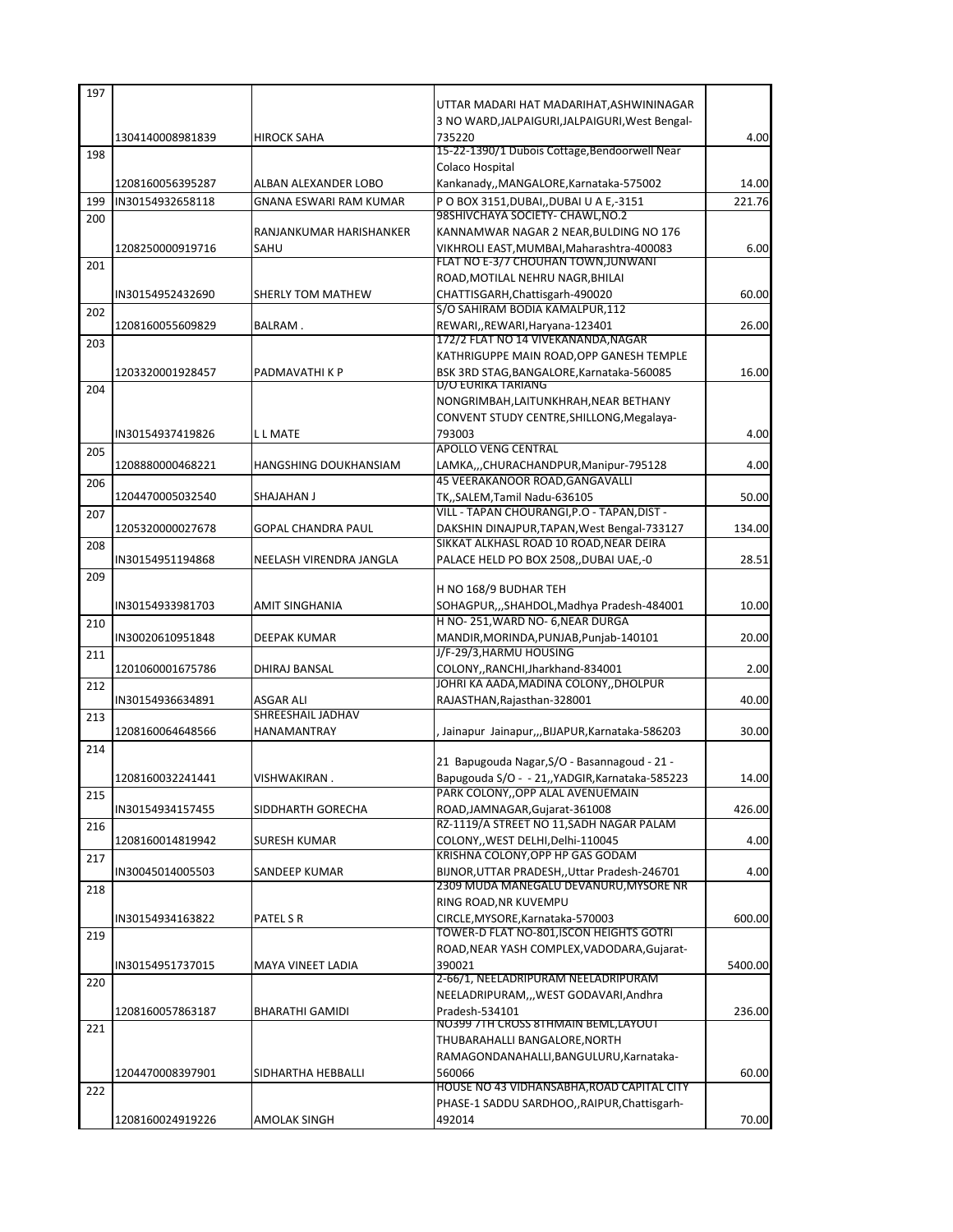| 223 |                  |                            | <u>B 903 RAVI RAJ PALMS POONAM GARDEN,ROAD</u>      |         |
|-----|------------------|----------------------------|-----------------------------------------------------|---------|
|     |                  |                            | <b>MIRA RD</b>                                      |         |
|     |                  |                            | E, THANE, MAHARASHTRA, INDIA, Maharashtra-          |         |
|     | IN30302860219291 | MISHA MIRANDA              | 401107                                              | 200.00  |
| 224 |                  |                            | # Plot No 38/A, Heggeri Heggeri Basava Nagar        |         |
|     | 1208160070679853 | AKSHAY ARUN VERNEKAR       | Heggeri,,,HUBLI,Karnataka-580024                    | 42.00   |
| 225 |                  |                            | SHAHABAD COMPOUND GANDHI ROAD,, NEAR                |         |
|     | IN30154931743145 | NAVJEET SINGH              | AIRTEL TOWER, DHANBAD, Jharkhand-826001             | 14.00   |
| 226 |                  |                            |                                                     |         |
|     |                  |                            | VILL AND PO RAHAM VIA-TANDWA,, NEAR SIB             |         |
|     | IN30154951764784 | SANJAY KUMAR PANDEY        | MANDIR, CHATRA JHARKHAND, Jharkhand-825321          | 10.00   |
| 227 |                  |                            |                                                     |         |
|     |                  | SURESHKUMAR HAYAGRIVAN     | Old.No.58, New.No.36/4 Venkittapuram                |         |
|     | 1208160038379207 | <b>BALAJI</b>              | Venkittapuram,,,COIMBATORE,Tamil Nadu-641013        | 20.00   |
| 228 |                  |                            | 333 1 F 75 2ND CROSS, RAMANUJA ROAD FORT            |         |
|     | 1208870009281395 | ATIYADEVI.                 | MOHALLA,., MYSORE, Karnataka-570004                 | 20.00   |
| 229 |                  |                            |                                                     |         |
|     |                  |                            | 80 RABINDRA SARANI DURGANAGAR, P.O -                |         |
|     | 1203320025961572 | RAJEEV BISWAS              | RABINDRANAGAR,, KOLKATA, West Bengal-700065         | 120.00  |
| 230 |                  |                            |                                                     |         |
|     |                  |                            | 401 GOPAL KRISHNA PLOT NO-236, ROAD NO-15           |         |
|     | IN30154934378977 | HEMLATA HARIDAS BHANUSHALI | JAVAHAR NAGAR GOREGAON W,, MUMBAI,-400062           | 2000.00 |
| 231 |                  |                            | 39 MALAIARASAN KOVIL EAST WEST                      |         |
|     |                  |                            | STREET, NAGALINGA                                   |         |
|     |                  |                            | NAGAR, ARUPPUKOTTAI, VIRUDHUNAGAR, Tamil            |         |
|     | 1203760000053075 | PADMACHITRA S.             | Nadu-626101                                         | 100.00  |
| 232 |                  |                            | 80D-PLATINUM ENCLAVE SECTOR-18, ROHINI              |         |
|     |                  |                            | ROHINI DELHI, NEAR SHIV MANDIR, DELHI, Delhi-       |         |
|     | IN30154951714048 | AJIT KUMAR SHARMA          | 110085                                              | 14.00   |
| 233 |                  |                            | VISHI PLOT DHORAJI, BEHIND ADARSH                   |         |
|     | IN30154936594756 | HARDIK HASMUKHRAI MALVI    | SCHOOL, DHORAJI, Gujarat-360410                     | 44.00   |
| 234 |                  |                            | 38 NEHRU ROAD NR, SHIDHESHWAR DHAM SHIV             |         |
|     |                  |                            | MANDIR, PS RAMGARH, RAMGARH, Jharkhand-             |         |
|     | 1202700000345320 | ANISH AGARWAL              | 829122                                              | 200.00  |
| 235 |                  |                            | VILL-BADABAZAR TOWN-WARD NO,P S-TOWN                |         |
|     | IN30154939128550 | JEEVAN RAM PATEL           | THANA,,SAMBALPUR,Odisha-768001<br>64 C TM DURAISAMY | 2.00    |
| 236 |                  |                            |                                                     |         |
|     |                  |                            | STREET, DHARMAPURI, , DHARAMPUR, Tamil Nadu-        |         |
|     | 1201910000152295 | RAMANATHAN SUBRAMANIAN     | 636701                                              | 6.00    |
| 237 |                  |                            | L N MISHRA COLONY ITKI RD                           |         |
|     | IN30154933710753 | <b>BINOD KUMAR SINGH</b>   | HEHAL, RANCHI, , RANCHI, Jharkhand-834001           | 8.00    |
| 238 | 1208160074054370 | PRIYANKA DEVI              | 62 durauli,,,KANPUR,Uttar Pradesh-209121            | 2.00    |
| 239 |                  |                            | PLOT NO 38 SECTOR 6 DWARKA.B 604 UNIQUE             |         |
|     |                  |                            | APARTMENT, SOUTH WEST DELHI, NEW DELHI, Delhi-      |         |
|     | 1208180001543131 | <b>SURBHI RAWAL</b>        | 110075                                              | 2.00    |
| 240 |                  |                            |                                                     |         |
|     |                  |                            | A28 JHANDAPUR SAHIBABAD,.,., GHAZIABAD, Uttar       |         |
|     | 1208870019285470 | LOKENDRA BHATI             | Pradesh-201010                                      | 30.00   |
| 241 |                  |                            | HOUSE 37/467 SHANKAR                                |         |
|     |                  |                            | NAGAR, CHUCHUHIYAPARA RAILWAY                       |         |
|     | 1208160029100498 | <b>BISWA JEET PATRA</b>    | AREA,,BILASPUR(CGH),Chattisgarh-495004              | 60.00   |
| 242 |                  |                            |                                                     |         |
|     |                  |                            | H NO 139 PINK VIHAR CHHAUNI MOHALLA,, NEAR          |         |
|     | IN30154951256862 | RAVINDER SINGH             | KALI MATA MANDIR.LUDHIANA.Puniab-141008             | 210.00  |
| 243 |                  |                            | C 2 GROUND FLOOR, ELDECO RESIDENCY GREENS           |         |
|     | IN30154932435876 | MEENAL SHARMA              | SEC PI, GREATER NOIDA, Uttar Pradesh-201306         | 130.00  |
| 244 |                  |                            | GANADA BETTU, BORKATTE POST, KARKALA                |         |
|     | 1203320028377159 | SAMMED JAIN                | NALLUSAMY, UDUPI, Karnataka-574122                  | 6.00    |
| 245 |                  |                            | KIZHAKKEVELUTHEDATH HOUSE, PALLURUTHY               |         |
|     |                  |                            | KADEBHAGAM, NEAR PALLURUTHY BLOCK                   |         |
|     | IN30154952866932 | SREEJITH K S               | OFFICE, KOCHI, Kerala-682006                        | 15.84   |
| 246 |                  |                            | SHREE SADGURUKRUPTA AT-SHIL, NEAR HANUMAN           |         |
|     |                  |                            | MANDIR POST VANGANI HANUMAN                         |         |
|     | 1208160060321387 | VIVEK DATTATRAY BADEKAR    | MANDIR, ,THANE, Maharashtra-421503                  | 20.00   |
| 247 |                  |                            | 27/2 SHANTI NAGAR, S G MARG, JACOB                  |         |
|     | IN30154939633685 | VAIBHAV GOHIL              | CIRCLE, MUMBAI, Maharashtra-400011                  | 2.00    |
| 248 |                  |                            | PUNJAB COLONY G T B NAGAR, ROOM NO 655              |         |
|     | IN30051313770103 | SAMPAN SINGH SETHI         | 14,, MUMBAI, Maharashtra-400037                     | 110.00  |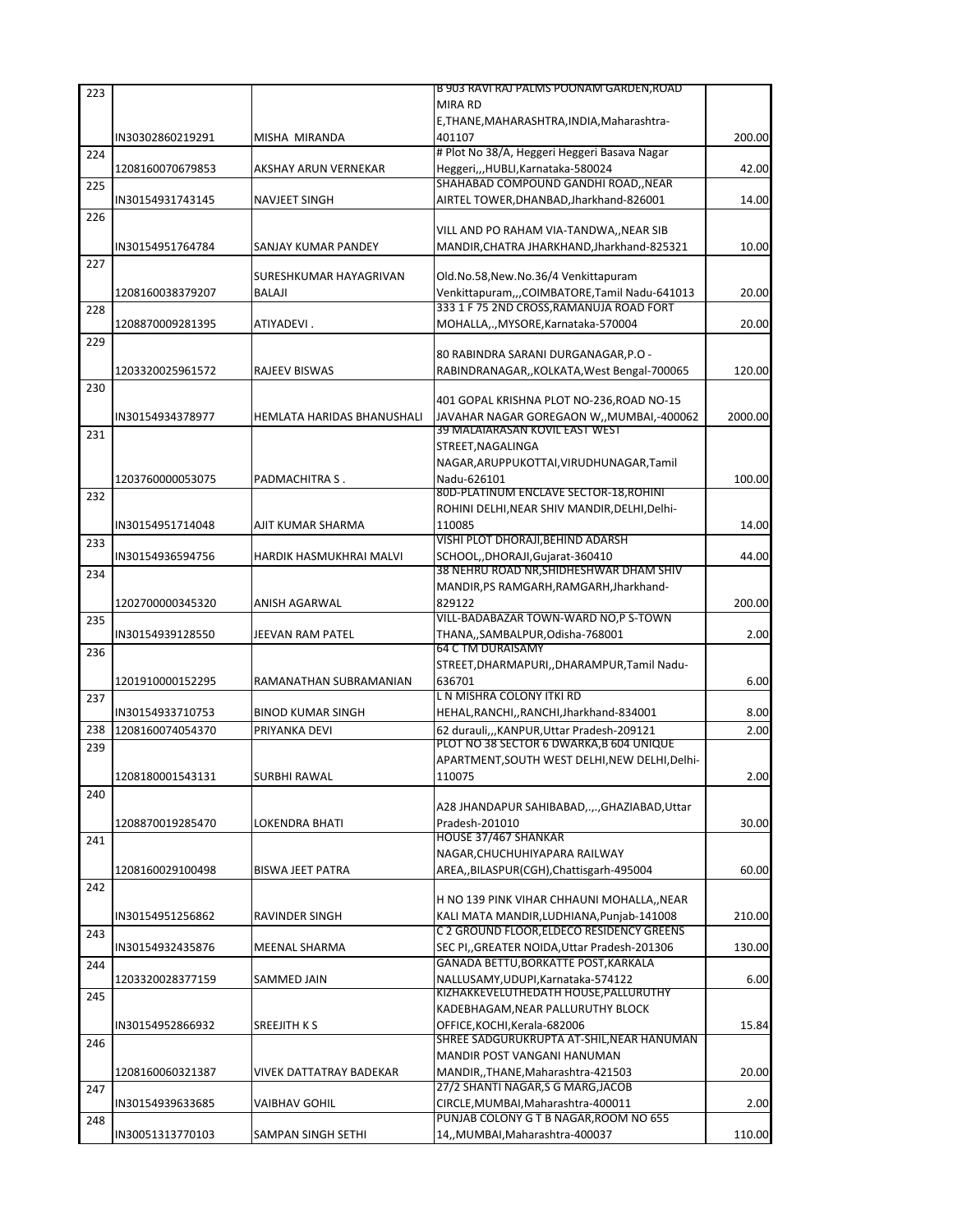| 249 |                  |                             | VILLAGE CHAURA SADATPUR SECTOR 22,GAUTAM                                 |        |
|-----|------------------|-----------------------------|--------------------------------------------------------------------------|--------|
|     |                  |                             | BUDDHA NAGAR, NEAR R D PUBLIC                                            |        |
|     | IN30154952685248 | <b>SUNIL KUMAR</b>          | SCHOOL, NOIDA, Uttar Pradesh-201301                                      | 30.00  |
| 250 |                  |                             |                                                                          |        |
|     |                  |                             | n 37 m section, below pres byterian church, ramhlun                      |        |
|     | IN30070810859187 | k lalromawia                | south,aizawl, MIZORAM, Mizoram-796012                                    | 20.00  |
| 251 |                  |                             | RAM MANDIR JAWAL RAM GALLI LAT, AT POST                                  |        |
|     | 1208160000841792 | <b>SUSHANT B KULKARNI</b>   | LATUR TQ LATUR,,LATUR,Maharashtra-413512                                 | 50.00  |
| 252 |                  |                             | WARD NO 9 BALAJI APPARTMENT, NEAR                                        |        |
|     |                  |                             | <b>TOSHNIWAL HOSPITAL</b>                                                |        |
|     |                  |                             | ICHALKARANJI, HATKALANGLE, KOLHAPUR, Maharash                            |        |
|     | IN30154935407755 | DEVENDRA PAREEK             | tra-416115<br>T2 605 NEW 8 INC COLONY, GODAVARIKHANI                     | 38.00  |
| 253 |                  |                             | RAMAGUNDAM KARIMNAGAR, NEAR RAJASTHAN                                    |        |
|     | IN30154951644343 | SRUJANA MALLAM              | SWEET HOUSE, KARIMNAGAR, Telangana-505211                                | 166.00 |
|     |                  |                             | <u>H NO 3 72 GUMMALLABAVI MARKET,PALLY</u>                               |        |
| 254 |                  |                             | MANDAL CHERUGHAT, NALGONDA, Telangana-                                   |        |
|     | 1208160018425591 | SANDHYARANI KATTUMULLA      | 508254                                                                   | 60.00  |
| 255 |                  |                             |                                                                          |        |
|     |                  |                             | 830 GROUP 3 DDA JANTA FLATS, HASTSAL UTTAM                               |        |
|     | IN30612210330589 | HEM CHANDRA KASHMIRA        | NAGER D K, MOHAN GARDEN, DELHI, Delhi-110059                             | 4.00   |
| 256 |                  |                             | 437 NEAR SUDA MATA MANDIR, SIDHESHWARI                                   |        |
|     | 1202890000824018 | SHWETA SUNILKUMAR SINGH     | SOCIETY, DAHOD, DAHOD, Gujarat-389151                                    | 96.00  |
| 257 |                  |                             | 52, OM NIWAS FARANDE                                                     |        |
|     | 1208160033794325 | ASHUTOSH KISHAN MATHORE     | NAGAR, NANDED, , NANDED, Maharashtra-431602                              | 40.00  |
| 258 |                  |                             |                                                                          |        |
|     |                  |                             | 137/1 WARD NO 15 SHIVAJI WARD BODHI, AMLA                                |        |
|     |                  |                             | TEHSIL AMLA DISTT BETUL, BETUL, MADHYA                                   |        |
|     | IN30302858001848 | MUNNI SINGH                 | PRADESH, INDIA, Madhya Pradesh-460557                                    | 40.00  |
| 259 |                  |                             | 784/693-A, MALVIYA NAGAR, , ALLAHABAD, Uttar                             |        |
|     | 1202620000147748 | SANJAY SAHU                 | Pradesh-211003                                                           | 50.00  |
| 260 |                  |                             | 7/3/16/F/1 RAMARAOPETA, KAKINADA, ANDHRA                                 |        |
|     | IN30226913596620 | SIRAM HEMA NALINI           | PRADESH, INDIA, Andhra Pradesh-533004                                    | 60.00  |
| 261 |                  |                             | B-22 MCH 363 NEW ADARSH NAGAR, DAGANA                                    |        |
|     |                  |                             | ROAD PS MODEL TOWN, HOSHIARPUR, Punjab-                                  |        |
|     | IN30154935687148 | SIMERPREET SINGH            | 146001                                                                   | 210.00 |
| 262 |                  |                             | 3 GOKUL BULD M G RD,NR SYNDICATE                                         |        |
|     |                  |                             | <b>BANK, HARINIWAS THANE</b>                                             |        |
|     | 1203000001094003 | <b>HARSH HITESH GANDHI</b>  | NAUPADA, THANE, Maharashtra-400602                                       | 260.00 |
| 263 |                  |                             |                                                                          |        |
|     |                  |                             | 3 GOKUL M G RD,NR SYNDICATE BANK,HARINIWAS                               |        |
|     | 1203000001093865 | JAY RAJESH GANDHI           | NAUPADA, THANE, Maharashtra-400602<br>30 SOHAN NAGAR ENGINEERING, COLONY | 208.00 |
| 264 |                  |                             | MANYAWAS, MANSAROVAR, JAIPUR, Rajasthan-                                 |        |
|     |                  |                             |                                                                          | 10.00  |
|     | 1206690000625516 | <b>MONIKA JINDAL</b>        | 302020<br>VALLAMPELLY, MEDIPELLY,MANDAL, JAGITIAL                        |        |
| 265 |                  |                             | JILLA, TELANGANA                                                         |        |
|     | 1208180030675290 | NICHITHA NARSAIAH NANDAGIRI | VALLAMPALLE, KARIMNAGAR, Telangana-505453                                | 32.00  |
| 266 |                  |                             | 13-1/16 VEENAPANI NAGAR, MALKAJGIRI                                      |        |
|     |                  |                             | HYDERAPAD, HANUMANPET                                                    |        |
|     | 1208160001137563 | ALLIGALA VENKATESAM ANASUYA | RANGAREDDY, HYDERABAD, Telangana-500047                                  | 160.00 |
| 267 |                  |                             | w o anshuman kumar 243 2d railway                                        |        |
|     |                  |                             | officers, enclave basant lane new delhi g p o g                          |        |
|     | 1208880000880038 | JASMINE KUMAR               | p,,NEW DELHI,Delhi-110001                                                | 204.00 |
| 268 |                  |                             | 2-1-83/1 shavukar pet street                                             |        |
|     | 1208160034839918 | GEMARAJU ACHYUTHA           | allagadda,,,KURNOOL,Andhra Pradesh-518543                                | 18.00  |
| 269 |                  |                             |                                                                          |        |
|     |                  |                             | PLOT NO.7RACHANAKAR COLONY, NEAR DEOGIRI                                 |        |
|     | 1208160018104209 | SHRINEET SHRIKANT DAHALE    | COLLEGE,,AURANGABAD(MH),Maharashtra-431001                               | 196.00 |
| 270 | 1208160085888061 | <b>SUMIT DAS</b>            | RAUTARI -,,,NADIA, West Bengal-741248                                    | 4.00   |
|     |                  |                             |                                                                          |        |
| 271 |                  |                             | D/O MUKESH CHOPRA, 7 -D PRATHVIRAJ N,AGAR,                               |        |
|     |                  |                             | NEAR, JHALAMAND CIRCLE, JHALAMA, ND, JODHPUR                             |        |
|     |                  |                             | RAJASTHAN -342005,JODHPUR                                                |        |
|     | IN30021432789574 | KHYATI CHOPRA               | RAJASTHAN, Rajasthan-342005                                              | 8.00   |
| 272 |                  |                             | Village - Dulhera Chauhan,,,MEERUT,Uttar Pradesh-<br>250110              | 50.00  |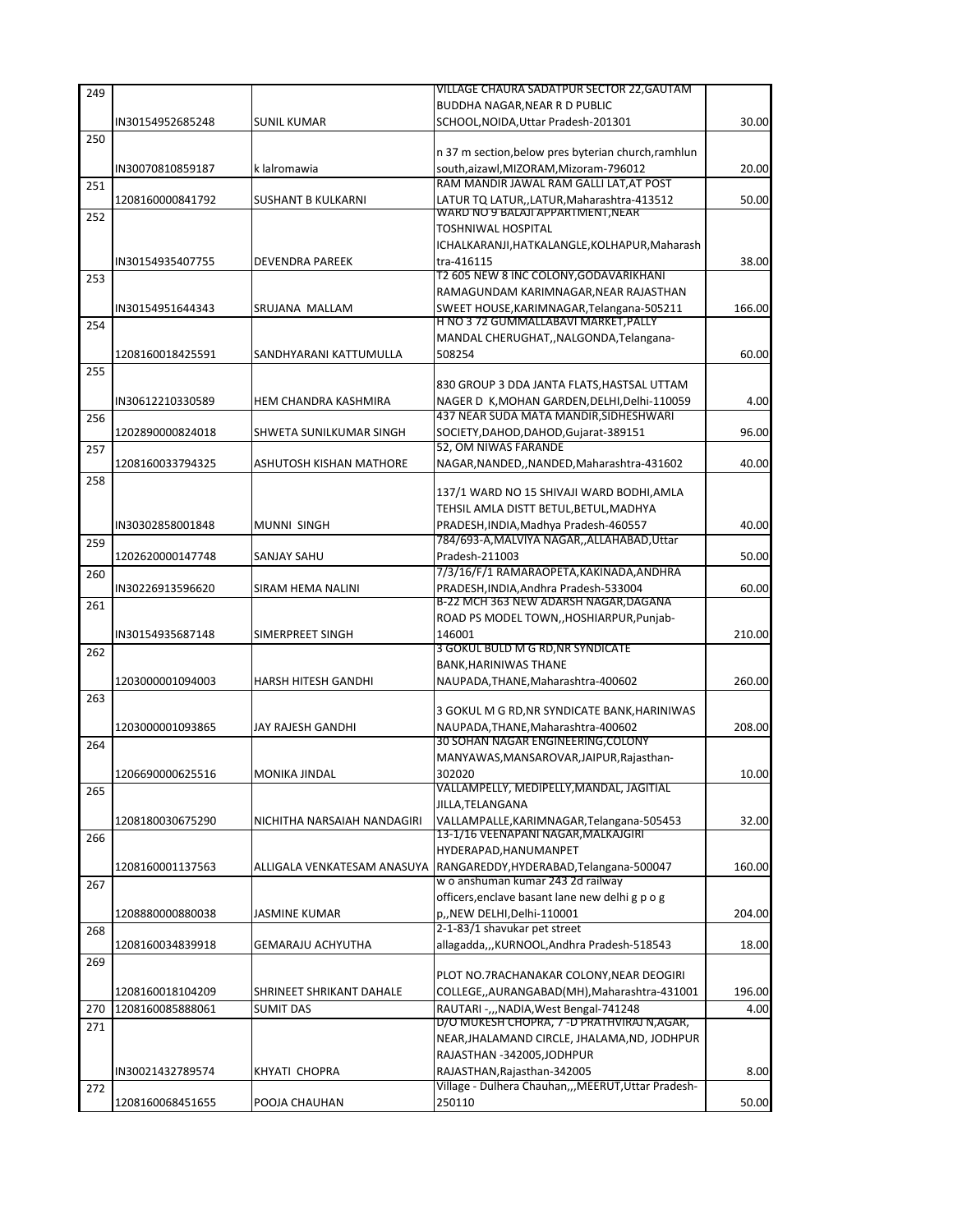| 273 |                  |                           | HNO 343 VPO KAMWI TEHMA, DIST                                                               |          |
|-----|------------------|---------------------------|---------------------------------------------------------------------------------------------|----------|
|     |                  |                           | MOHINDERGARH,, MOHINDARGARH                                                                 |          |
|     | IN30429518134248 | PAWAN KUMAR               | HARYANA, Haryana-123001                                                                     | 24.00    |
| 274 |                  |                           | A/55 JAGAT AMARAWATI BAILEY ROAD, TOWN/VILL-                                                |          |
|     |                  |                           | PATNA ANCHAL-PATNA SADAR, DISTT-                                                            |          |
|     | IN30154935809200 | MADHUSHREE SHARAN         | PATNA, PATNA, Bihar-800001                                                                  | 200.00   |
| 275 |                  |                           | D 15 A SAHIB KUNJ PH III NEW PALAM, VIHAR, NEAR                                             |          |
|     |                  |                           | GURU DWARA, GURGAON HARYANA, Haryana-                                                       |          |
|     | IN30154933001026 | <b>SUDHA SHARMA</b>       | 122017                                                                                      | 30.00    |
| 276 |                  |                           | 1-044 SECTOR-2/A B S CITY, PO DIST                                                          |          |
|     | IN30154938973879 | <b>SUBIR KUMAR MANDAL</b> | BOKARO,, BOKARO, Jharkhand-827001<br>KOTECHA KA BASS BORAWAR,,,NAGAUR,Rajasthan-            | 10.00    |
| 277 |                  |                           | 341502                                                                                      |          |
|     | 1208180006002769 | DEEPIKA ANILJAIN          |                                                                                             | 10.00    |
| 278 |                  |                           | House Number 8-2-120/120/1/64 Noor Nagar, Road                                              |          |
|     | 1208160037425019 | SAI KUMAR MANCHALA        | Number 10, HYDERABAD, Telangana-500034                                                      | 16.00    |
|     |                  |                           | B-1701/1702, ANMOL TOWERS, S.V. ROAD, OPP                                                   |          |
| 279 |                  |                           | PATEL AUTO, MOTILAL                                                                         |          |
|     | 1203800000136867 | NIDHI MUNDHRA             | NAGAR, MUMBAI, Maharashtra-400104                                                           | 18000.00 |
| 280 |                  |                           | C-106 GOLD COAST IVORY ESTATE, S NO 13/1/4                                                  |          |
|     |                  |                           | BANER ROAD, NEAR GREENPARK HOTEL                                                            |          |
|     | IN30154952030194 | LISA MISHRA               | PASHAN, PUNE, Maharashtra-411008                                                            | 500.00   |
| 281 |                  |                           | SAMDA KIRDAH SAMDA,,,KISHANGANJ,Bihar-                                                      |          |
|     | 1208180026079901 | <b>FAROOQUE AZAM</b>      | 855107                                                                                      | 8.00     |
| 282 |                  |                           | VILLSHERPUR POSTRAUNA, PSBELAGANJ                                                           |          |
|     |                  |                           | VILLSHERPUR, POSTRAUNA                                                                      |          |
|     | 1208870023946781 | <b>MINAKSHI KUMARI</b>    | PSBELAGANJ, GAYA, Bihar-804404                                                              | 4.00     |
| 283 |                  |                           |                                                                                             |          |
|     |                  |                           | kaali mandir road siswa bazar, road - siswa bazar -                                         |          |
|     | 1208160032002636 | <b>SHUBHRANSHU KEDIA</b>  | Sisawa Buzurg,,GORAKHPUR,Uttar Pradesh-273163                                               | 2.00     |
| 284 |                  |                           | Q NO 76 TYPE C, SECTOR 2 BALCO NAGAR, , KORBA, -                                            |          |
|     | IN30429513936990 | SWAPNIL SHARMA            | 495664                                                                                      | 600.00   |
| 285 |                  |                           | 412 TRIVENI APTS, NO 158/A, BERACAH ROAD                                                    |          |
|     | IN30154950229000 | <b>ARSH SHAH</b>          | KELLYS, CHENNAI, Tamil Nadu-600010                                                          | 400.00   |
| 286 |                  |                           | FLAT NO 173, C WING, 17TH FLOOR, KALPATARU                                                  |          |
|     |                  |                           | GARDENS, ASHOK NAGAR, KANDIVALI                                                             |          |
|     |                  |                           | EAST, MUMBAI, MAHARASHTRA, Maharashtra-                                                     |          |
|     | IN30154932240164 | YASH M SANGHVI            | 400101                                                                                      | 250.00   |
| 287 |                  |                           | 418/150 GADHIPEER KHAN,, OPP HANUMAN                                                        |          |
|     | IN30154938188328 | NEELAM SRIVASTAVA         | MANDIR, LUCKNOW, Uttar Pradesh-226003                                                       | 20.00    |
| 288 | 1208160019326532 | <b>CHANDRA PRAKASH</b>    | babrala village, house no 86,, SAMBHAL, -202522                                             | 4.00     |
| 289 |                  |                           | F 12, JAWAHAR BAGH                                                                          |          |
|     |                  |                           |                                                                                             | 16.00    |
|     | 1208180014255650 | <b>SUNIL KUMAR YADAV</b>  | COLONY, SADAR,, MATHURA, Uttar Pradesh-281001<br>GORIA NEAR SHIV MANDIR,,,JHAJJAR, Haryana- |          |
| 290 | 1208160020429844 | ROHTASH.                  | 124142                                                                                      | 24.00    |
|     |                  |                           | 12 20 4 GOWTHAMI                                                                            |          |
| 291 | 1204720006890847 | S SRUJAN KUMAR            | NAGAR,,,MANCHERIAL,Telangana-504207                                                         | 238.00   |
| 292 |                  |                           | SINHA VILLA ASHOK PATH, RADIUM ROAD                                                         |          |
|     |                  |                           | KUTCHERY CHOWK RANCHI G.P.O RANCHI                                                          |          |
|     | 1208160061011582 | <b>ANMOL SANJEEV</b>      | RANCHI,, RANCHI, Jharkhand-834001                                                           | 10.00    |
| 293 |                  |                           |                                                                                             |          |
|     |                  | KOLACCHAPPU HONNAPPA      | 1 325 KOLACCHAPPU KEDILA, PERAMOGRU                                                         |          |
|     | 1208160036647109 | <b>MANOJ PRASAD</b>       | BANTWAL,,DAKSHINA KANNADA,Karnataka-574325                                                  | 52.00    |
| 294 |                  |                           | PLOT NO-102, BHGAVAN VENKAIAH SWAMY                                                         |          |
|     |                  |                           | ESTAT,,DARGAMITTA, MULAPETA, CHAMBANDI                                                      |          |
|     |                  |                           | VARI THOTA, NELLORE,, NELLORE, Andhra Pradesh-                                              |          |
|     | 1208160073142738 | <b>HEMESH RAYA</b>        | 524003                                                                                      | 32.00    |
| 295 |                  |                           | 1 137A KAVETI SAMUDRAM KAVETI, SAMUDRAM                                                     |          |
|     |                  |                           | KAVETI SAMUDRAM,,ANANTAPUR,Andhra Pradesh-                                                  |          |
|     | 1208180022682758 | ONTEDDU SUVARNA           | 515415                                                                                      | 68.00    |
| 296 |                  |                           | M/4 MAIN ROAD SHRI KRISHNA,NAGAR NEAR                                                       |          |
|     |                  |                           | STATE BANK OF, INDIA PATNA URBAN PATNA                                                      |          |
|     | 1208160008406755 | PREET KAMAL               | G.P,PATNA,Bihar-800001                                                                      | 8.00     |
| 297 |                  |                           | HOUSE NO 11 SHANTI NAGAR, BRAHM PURI                                                        |          |
|     | 1208160014189856 | SAHIL KATHURIA            | KUTIA,, HISAR, Haryana-125001                                                               | 124.00   |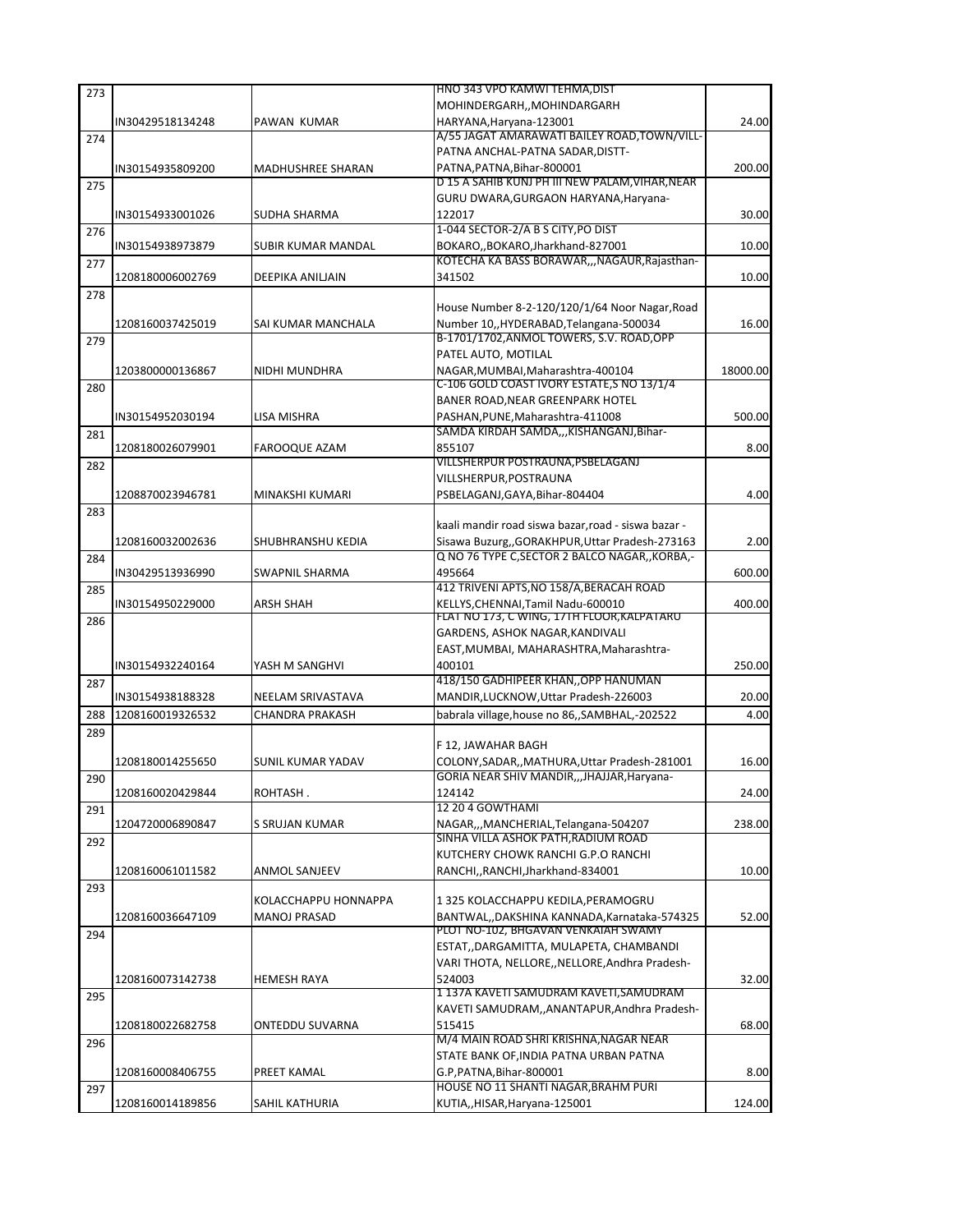|     |                  |                          | HOUSE NUMBER 820 A#M WARD NUMBER 06                                       |        |
|-----|------------------|--------------------------|---------------------------------------------------------------------------|--------|
|     |                  |                          | MODEL COLONY MODEL, DOSANJH ROAD                                          |        |
|     | 1208160039578424 | KARAN.                   | MOGA,, MOGA, Punjab-142001                                                | 40.00  |
| 299 |                  |                          | 88 MITHRA VISHAL PARK OPP,CHETANA COLLEGE                                 |        |
|     |                  |                          | VIDYANAGAR, HUBLI HUBLI ENG                                               |        |
|     | 1208870002537772 | <b>BUJJI DODDAMANI</b>   | COLLEGE.DHARWAD.Karnataka-580031<br>FLAT NO 405 RAGHAVENDRA, ARCADE SRI   | 2.00   |
| 300 |                  |                          | PADMAVATHI NAGAR TIRUPATI                                                 |        |
|     | 1208160059602498 | TRIVIKRAM NAIK BUKYA     | URBAN,,TIRUPATHI,Andhra Pradesh-517501                                    | 22.00  |
| 301 |                  |                          | 13 A GALI NO 9 KAUSHAL, PURICHOTA                                         |        |
|     | 1208180039592707 | ARVIND SHUKLA            | BHARWARA,,LUCKNOW,Uttar Pradesh-226010                                    | 40.00  |
| 302 |                  |                          | 502 DOMAMM VILLA N P THAKKAR,ROAD OPP RAJ-                                |        |
|     |                  |                          | PURIA HALL, VILE PARLE                                                    |        |
|     | 1203320009817473 | DHRUMIL N SHAH           | EAST, MUMBAI, Maharashtra-400057                                          | 34.00  |
| 303 |                  |                          | 1-41 JARUGUMALLI                                                          |        |
|     |                  |                          | MANDALAM, TUMADU,, PRAKASAM, Andhra                                       |        |
|     | 1208160006049423 | SRISIVASRI KANUPARTHI    | Pradesh-523279                                                            | 200.00 |
| 304 |                  |                          | AKSHARA KADRI TEMPLE ROAD,SHESHA POOJARY<br>COMPOUND, MANGALURU, DAKSHINA |        |
|     | 1208870001338686 | AKASH BHAT MARNE         | KANNADA, Karnataka-575004                                                 | 22.00  |
| 305 |                  |                          | JYOTI HARDWARE HARMU BAZAR, DORANDA                                       |        |
|     | 1208160028362036 | <b>MRINAL KUMAR</b>      | RANCHI,, RANCHI, Jharkhand-834002                                         | 38.00  |
| 306 |                  |                          | SHREENAGAR COLONY SOLAPUR, ROAD BIJAPUR                                   |        |
|     | 1208180044113974 | <b>MAHENDRA S PATIL</b>  | BIJAPUR, BIJAPUR, Karnataka-586103                                        | 4.00   |
| 307 |                  |                          | 17 Mathi Street,,,VIRUDHUNAGAR,Tamil Nadu-                                |        |
|     | 1208160064360821 | SATHISKUMAR DEEPAKRAJAN  | 626123                                                                    | 2.00   |
| 308 |                  |                          | D/O SURESH KANSAL, MOHALLA ARYA                                           |        |
|     |                  |                          | NAGAR, MURADNAGAR                                                         |        |
|     | 1201910103976240 | ARUSHI KANSAL            | GHAZIABAD, GHAZIABAD, Uttar Pradesh-201206                                | 400.00 |
| 309 | 1208160035443413 | RUKHSANA KHATOON         | RAILPAR, ,, BARDHAMAN, West Bengal-713302                                 | 2.00   |
| 310 |                  |                          | 76 gali no 3 prabhat nagar,,,MEERUT,Uttar Pradesh-                        |        |
|     | 1208160033096233 | KARTIK SETIA             | 250001                                                                    | 12.00  |
| 311 |                  |                          | D221 D 221, Lajpat                                                        |        |
|     |                  |                          | Nagar, Sahibabad, , GHAZIABAD, Uttar Pradesh-                             |        |
|     | 1208160056451286 | DHRUV SABHARWAL          | 201005                                                                    | 100.00 |
| 312 |                  | NOVA BIG DATA            | 1217 12TH FLOOR, PEARL OMAXE TOWER, NETAJI                                |        |
|     |                  | <b>ANALYTICS PRIVATE</b> |                                                                           |        |
|     |                  |                          |                                                                           |        |
|     | 1203800000112501 | LIMITED                  | SUBHASH PLACE PITAMPURA, DELHI, Delhi-110034                              | 81000  |
| 313 |                  | <b>RAM NATH SINGH</b>    | TRIPLE STORY, NR J / 4                                                    | 4      |
| 314 | IN30220111362939 |                          | PVT,,JAMSHEDPUR,Jharkhand-831015<br>A-1/3 RANA PRATAP BAGH, MALKA         |        |
|     | IN30417410000633 | NITESH BINDAL            | GANJ,, DELHI, Delhi-110007                                                | 1487.5 |
| 315 |                  | KAUSTUBH MADHUSUDAN      | B 501, MIRABEL APT, NEAR PAN CLUB                                         |        |
|     |                  | KABRA                    | RD, NR. DHANKUDE VIDYALAY, BANER,                                         |        |
|     | IN30356710011914 |                          | PUNE.MAHARASHTRA.Maharashtra-411045                                       |        |
| 316 |                  | M K GUPTA (HUF)          | 5/6, JAI DEV PARK, EAST PUNJABI BAGH, , NEW                               | 870    |
|     | IN30310810144186 |                          | DELHI.Delhi-110026                                                        | 25.2   |
| 317 |                  | MANOJ DIGAMBAR           | C 30 ALANKAR CHS LTD TILAK ROA, OPP SARVESH                               |        |
|     |                  | PRADHAN                  | HALL!TILAK ROAD, THANE                                                    |        |
|     | 1208530000353589 |                          | 421201, THANE, Maharashtra-421201                                         | 18     |
| 318 |                  | DINESH NARAYAN GURJAR    | D - 21, COMMERCE CENTRE, TARDEO MAIN                                      | 50     |
|     | IN30018313043340 |                          | ROAD,,MUMBAI,Maharashtra-400034<br>G.T. ROAD, SAMALKHA, NEAR NEW GRAIN    |        |
| 319 |                  | MITTAL POLYMERS PVT LTD  | MARKET, , DISTT. PANIPAT, , HARYANA, Haryana-                             |        |
|     | IN30236510987287 |                          | 132101                                                                    | 10800  |
| 320 |                  | MAHENDER KUMAR GUPTA     | 5/6 JAI DEV PARK, EAST PUNJABI BAGH, , DELHI, Delhi-                      |        |
|     | IN30310810140553 |                          | 110026                                                                    | 28     |
| 321 |                  | MEDANTA REAL ESTATE      |                                                                           |        |
|     |                  | PRIVATE LIMITED          | 310 A PLOT NO 03 JAINA TOWER, JANAKPURI                                   |        |
|     | IN30408810072820 |                          | DISTRICT CENTRE, WEST DELHI, DELHI, Delhi-110058                          |        |
| 322 |                  | <b>NARENDRA SHAH</b>     | B/203 MITHILA APARTMENT, OPP SYNDICATE                                    |        |
|     |                  |                          | BANK, S V ROAD, KANDIVALI                                                 | 2700   |
|     | IN30051310141423 |                          | (WEST), MUMBAI, Maharashtra-400067                                        | 2      |
| 323 | IN30310810045180 | DALIP RASTOGI            | E-4/20 C, MODEL TOWN- II, , DELHI, Delhi-110007                           | 200    |
| 324 |                  | <b>MAYANK GUPTA HUF</b>  | 5/6, JAI DEV PARK, EAST PUNJABI BAGH, NEW                                 |        |
|     | IN30310810142897 |                          | DELHI, Delhi-110026                                                       | 21.6   |
| 325 | IN30311610112458 | <b>DHIREN SHAH</b>       | 4 16 GURUKRIPA APT, N C K<br>MARG, DADAR, MUMBAI, Maharashtra-400028      | 20     |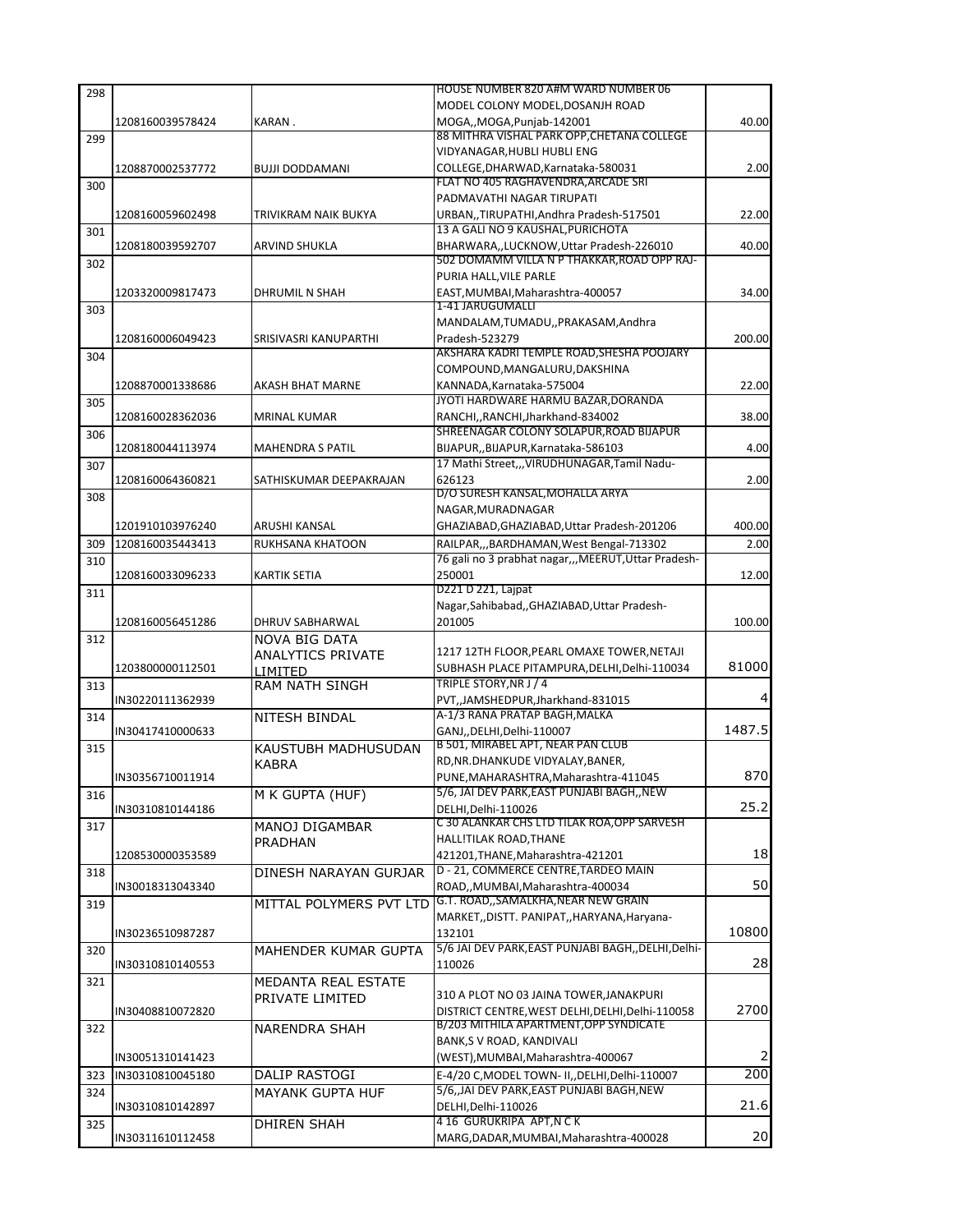| 326 |                  | <b>BIPLAB KUMAR DAS</b>   | FLAT NO 192 NUOVO APTS PLOT NO 25 SEC 10                                                         |        |
|-----|------------------|---------------------------|--------------------------------------------------------------------------------------------------|--------|
|     | 1208160086547080 |                           | DWARKA DELHI,,,NEW DELHI,Delhi-110075                                                            | 44     |
| 327 |                  | <b>SUBHASH KUJUR</b>      |                                                                                                  |        |
|     |                  |                           | S/O BASANT KUJUR NEAR MUKTI GAS GODOWN                                                           |        |
|     | 1208160096562186 |                           | CHETAN TOLI, ARGORA, , RANCHI, Jharkhand-834002                                                  | 12     |
| 328 |                  | RAMALINGAM                | PLOT 8FLAT 2A SHANTHI 1ST, CROSS ST DR                                                           |        |
|     |                  | LAKSHMINARAYANAN          | SEETHAPATHY, NAGRVELACHERY, CHENNAI, Tamil                                                       |        |
|     | 1208870018183082 |                           | Nadu-600042                                                                                      | 28     |
| 329 |                  | DNYANESHWAR KRUSHNA       | HINGNOLE TAL KARAD , HINGNOLE                                                                    |        |
|     |                  | YADAV                     | ,SATARA,,MAHARASHTRA                                                                             |        |
|     |                  |                           | ,415109,,SATARA,MAHARASHTRA,INDIA,Maharashtr                                                     |        |
|     | IN30302882408446 |                           | a-415109<br>45, SHETH FALIYA, KUMBHARWAD, LILAPORE                                               | 42     |
| 330 |                  | CHETANKUMAR               |                                                                                                  | 70     |
|     | 1208180010120692 | DAHYABHAI LAD             | HANUMAN BHAGDA,, VALSAD, Gujarat-396001                                                          |        |
| 331 |                  | RAMANLAL BHAIYA           |                                                                                                  | 708    |
|     | 1203150000174759 |                           | NO. 84/85, A P ROAD, CHOOLAI, CHENNAI, -600112<br>G 596, GOVIND PURAM, GHAZIABAD, Uttar Pradesh- |        |
| 332 | IN30254010006015 | <b>JAGDISH RAJPUT</b>     | 201002                                                                                           | 84     |
|     |                  |                           | F-17 IST FLOOR, MODEL TOWN 2, NORTH WEST                                                         |        |
| 333 | 1202990004203824 | SANJAY KUKREJA            | DELHI, DELHI, Delhi-110009                                                                       | 1782.5 |
| 334 |                  | MUKESH KUMAR VERMA        | 113, SHRI RAM NAGAR-                                                                             |        |
|     | 1201060500175982 |                           | EXT, JHOTWARA,, JAIPUR, Rajasthan-302012                                                         | 8      |
| 335 |                  | AMIT HARISHKUMAR SHAH     | 503-A, NIRMAL SAGAR APT, DEVIDAS                                                                 |        |
|     |                  |                           | LANE,, BORIVALI (WEST), MUMBAI, Maharashtra-                                                     |        |
|     | 1201120000056726 |                           | 400103                                                                                           | 460    |
| 336 |                  | MUKESH TRIPATHI           |                                                                                                  |        |
|     | IN30310810076482 |                           | B-3/330, PASCHIM VIHAR, , NEW DELHI, Delhi-110063                                                | 1050   |
| 337 |                  |                           | YESHWANT VASSU KOTKAR <sup>  H NO</sup> 201/C MAATOSHRI, PEDDEM SPORTS                           |        |
|     | IN30051310802786 |                           | COMPLEX, MAPUSA, GOA, Goa-403107                                                                 | 4      |
| 338 |                  | SHIVA SHANKAR REDDY C     | PLOT-22 BALAJI                                                                                   |        |
|     |                  |                           | INCLEVE, PEERJADIGUDA, GHATKESAR                                                                 |        |
|     | 1203320003726974 |                           | RANGAREDDY, HYDERABAD, Telangana-500039                                                          | 24     |
| 339 |                  | <b>PANCHAL ASHOKKUMAR</b> | H/104, ABHISHEK APPARTMENT, NR. GANESH                                                           |        |
|     |                  | LAXMANDAS                 | VIDHYALAY, NAVA VADAJ-RANIP ROAD, NAVA                                                           |        |
|     | IN30123310162689 |                           | VADAJ, AHMEDABAD, Gujarat-380013                                                                 | 80     |
| 340 |                  | ARTI KAUSHIKBHAI          | BHANU,, NARMADA PARK,, AMIN                                                                      |        |
|     | IN30097411162772 | CHOKSHI                   | MARG,, RAJKOT., Gujarat-360002                                                                   | 100    |
| 341 |                  | NITIN DEVASHIBHAI         | 17, JAMANA NAGAR                                                                                 |        |
|     | 1202990003289557 | RADADIYA                  | SOCIETY, PUNAGAM, SURAT, Gujarat-394210                                                          | 14     |
| 342 |                  | SNEHA SAMEER VORA         | 706,B WING, 7TH FLOOR,, MAHAVIR CO OP                                                            |        |
|     |                  |                           | SOCIETY,, N.M.JOSHI MARG, BYCULLA                                                                |        |
|     | 1205420000200681 |                           | WEST, MUMBAI, Maharashtra-400002                                                                 | 182    |
| 343 |                  | RAMAKRISHNA CHATRA        | <b>KUTGOLI HOUSE, HALLI HOLE, PO</b>                                                             |        |
|     | 1203320002494914 |                           | KUNDAPURA, KUNDAPURA, Karnataka-576229<br>NO 72 SHANTI PRIYA NAGAR, CHOPASNI                     | 12     |
| 344 |                  | VIMLA DHANESHA.           |                                                                                                  |        |
|     | 1206560000016939 |                           | ROAD, JODHPUR, Rajasthan-342001<br>4 16 GURUKRIPA APT, N C K                                     | 38     |
| 345 | IN30311610112152 | SHILPA DHIREN SHAH        | MARG, DADAR, MUMBAI, Maharashtra-400028                                                          | 22     |
|     |                  |                           | C-153, Khatipura singh bhoomi                                                                    |        |
| 346 | 1208160063818299 | DIPTI RATHORE             | Khatipura,,,JAIPUR,Rajasthan-302012                                                              | 230    |
| 347 |                  |                           | No. 1, BARNARY ROAD, DEV DARSHAN                                                                 |        |
|     |                  | AKKSHAY M                 | APARTMENTS, FLAT NO. 149,                                                                        |        |
|     | IN30338210015469 |                           | KILPAUK, CHENNAI, Tamil Nadu-600010                                                              | 2      |
| 348 |                  | SARVESH JAIN              | <b>H.NO. 731/2, SPRING</b>                                                                       |        |
|     |                  |                           | VELLY, MAHAMADPURA, AHMEDABAD, Gujarat-                                                          |        |
|     | 1201210100676410 |                           | 380058                                                                                           | 610    |
| 349 |                  | <b>MAYANK PANT</b>        | <b>TNFOSYS TECHNOLOGIES LIMITED,, ELECTRONICS</b>                                                |        |
|     |                  |                           | CITY,, HOSUR ROAD,                                                                               |        |
|     | IN30226910680881 |                           | BANGALORE,, KARNATAKA, Karnataka-560100                                                          | 400    |
| 350 |                  | ANJALI KISHORE CHAND      | PLOT NO-19, FLAT NO-G-1, KATARIYAPURI, SWAGE                                                     |        |
|     | IN30065210384371 | JOSHI                     | FARM, JAIPUR, Rajasthan-302019                                                                   | 120    |
| 351 |                  | RITU KAKKAR               | 5 A/2, TOOT SARAI, MALVIYA NAGAR, NEW                                                            |        |
|     | IN30165310148266 |                           | DELHI, Delhi-110017                                                                              | 40     |
| 352 |                  | AGNELO ELVES D            |                                                                                                  |        |
|     |                  |                           | 202 BILL BERRY I C COLONY, NEAR CORPORATION                                                      |        |
|     |                  |                           | BANK, BORIVALI WEST                                                                              |        |
|     | 1203320042739024 |                           | MANDAPESHWAR, MUMBAI, Maharashtra-400103                                                         | 8      |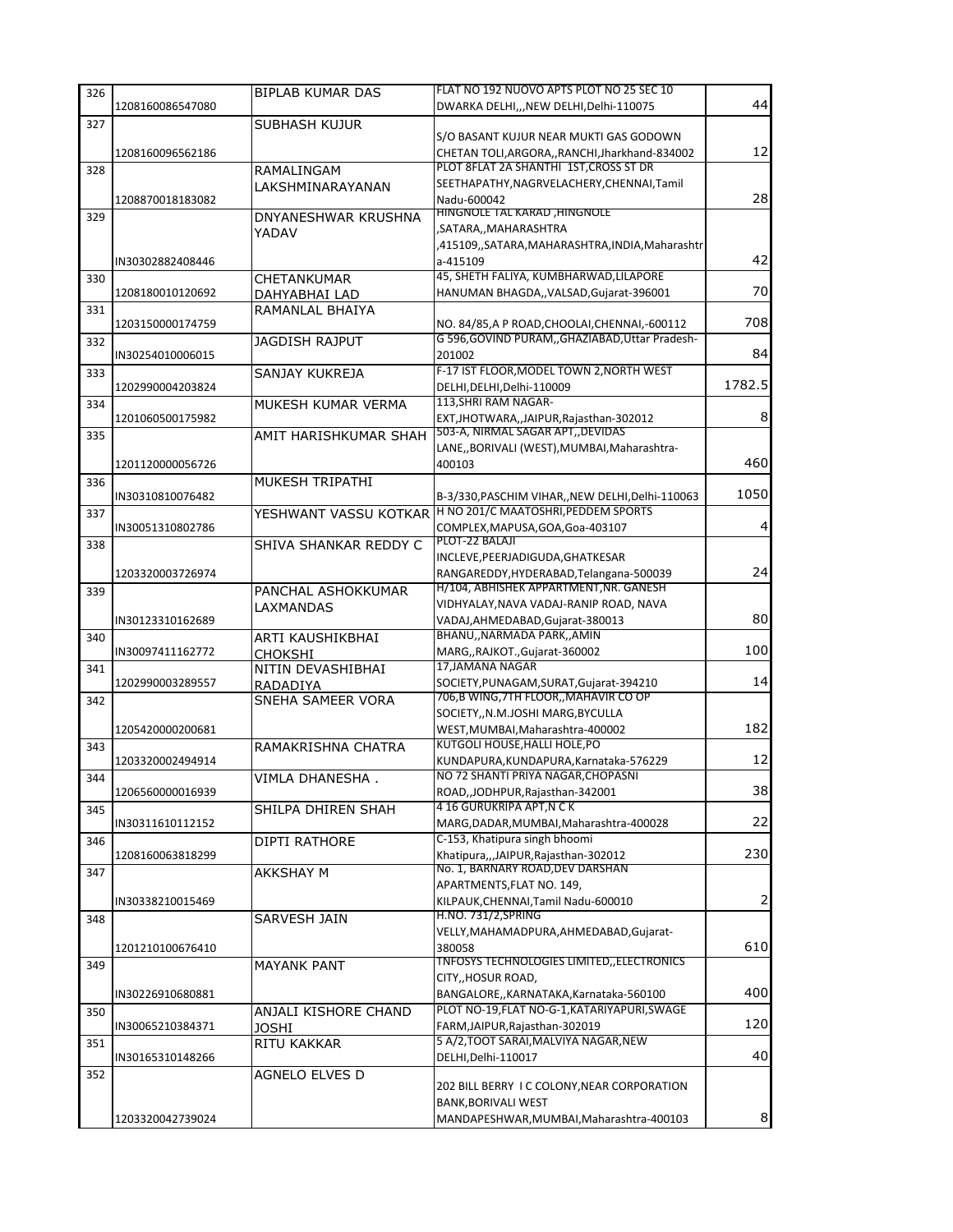| 353 |                  | BHAVESH VINOD MEHTA.         | 1/102, AASHIRWAD BLDG,, NIRMAL APTS, SHANKAR                                        |                |
|-----|------------------|------------------------------|-------------------------------------------------------------------------------------|----------------|
|     |                  |                              | LANE,, KANDIVALI WEST,, MUMBAI, Maharashtra-                                        |                |
|     | 1202350000205689 |                              | 400067                                                                              | 100            |
| 354 |                  | ARUN MAHANTHA CHAR           | FLAT NO 5 SHRAVANTHI                                                                |                |
|     |                  |                              | ORCHIDS, PADMANABHANAGAR 1 1ST                                                      |                |
|     |                  |                              | MAIN, DEVEGOWDA PETROL                                                              |                |
|     | 1208180000264386 |                              | BUNK, BANGALORE, Karnataka-560070                                                   | 16             |
| 355 |                  | RESHMA ARUN LAMKHADE         | FLAT-802 I WING NAKSHTRA ILAND, OLD MOSHI-                                          |                |
|     |                  |                              | ALANDI ROAD NAKSHTRA ILAND, SURVEY NO 669                                           |                |
|     | 1208160039154889 |                              | MOSHI, PUNE, Maharashtra-412405                                                     | 4              |
| 356 |                  | JIGNA JAYESH KANANI          | A/103, NEW MADHUBAN CHS LTD, M G CROSS                                              |                |
|     |                  |                              | ROAD NO-4, B/H PATEL NAGAR, KANDIVALI                                               |                |
|     | IN30216410358467 |                              | WEST, MUMBAI, Maharashtra-400067                                                    | 8              |
| 357 |                  | NITIN MEHRA                  | 82-D, BLOCK -AD, SHALIMAR BAGH, , DELHI, Delhi-                                     |                |
|     | IN30072410167795 |                              | 110088                                                                              | 300            |
| 358 |                  | RAVINDER KUMAR DUTTA         | H.NO 545, MASJID WALI GALI, BAKHTAWAR                                               | 2325           |
|     | IN30310810258013 |                              | PUR, DELHI, Delhi-110036<br>FLAT NO G 651 GAUR CASCADES, RAJ NAGAR                  |                |
| 359 |                  | RAJ KUMAR MADAN              | EXTENSION, GHAZIABAD                                                                |                |
|     | 1203320014530780 |                              |                                                                                     | 20             |
|     |                  |                              | GHAZIABAD, GHAZIABAD, Uttar Pradesh-201001<br>143, RAJDHANI ENCLAVE, PITAMPURA, NEW |                |
| 360 |                  | MANPREET SINGH               |                                                                                     | 4              |
|     | IN30211310057114 |                              | DELHI, Delhi-110034                                                                 |                |
| 361 |                  | SADASIVAM DEVI               | D/O Sadhasivam 14/17 V O C                                                          |                |
|     |                  |                              | STREET,, viruddhachalam.talukaPONNADAM                                              |                |
|     |                  |                              | ROAD, viruddhachalam.talukaviruddhachalam.taluka                                    |                |
|     | 1208160087589247 |                              | viruddhachala.CUDDALORE.Tamil Nadu-606001                                           | 26             |
| 362 |                  | <b>BENUDHAR PRADHAN</b>      | S/O KAMALA LOCHAN PRADHAN CAPARO MAR,UTI                                            |                |
|     |                  |                              | LIMITED SEC 7 PLT NO 88 96 HSIID, C INDL GROWTH                                     |                |
|     |                  |                              | CENT BAWAL DISTT REWAR, REWARI                                                      |                |
|     | IN30051319293543 |                              | HARYANA, Haryana-123501                                                             | 14             |
| 363 |                  | SHALINI SRIVASTAVA           | NO.129/16/A, MADAN MOHAN MALVIYA                                                    |                |
|     |                  |                              | ROAD, GEORGE TOWN, ALLAHABAD, Uttar Pradesh-                                        |                |
|     | IN30169610875772 |                              | 211002                                                                              | 40             |
| 364 |                  | <b>BOROLE SUNITA DILEEP.</b> | FLAT NO B 06 KRISHNA HOMES, BULK LAND NO 4                                          |                |
|     |                  |                              | NR ISKON TEMPLE, SECTOR 29 PRADHIKARAN                                              |                |
|     | 1302790000196952 |                              | RAVET, PUNE, Maharashtra-412101                                                     | 30             |
| 365 |                  | ALKA DEVSHI GINDRA           |                                                                                     |                |
|     |                  |                              | 701 PADMA VILLA CHS RAMCHANDRA LANE, NEAR                                           |                |
|     |                  |                              | BHARAT GAS KOTHARIWADI, MUMBAI MALAD                                                |                |
|     |                  |                              | WEST DELY MUMBAI, MUMBAI                                                            |                |
|     | IN30051381884403 |                              | MAHARASHTRA, Maharashtra-400064                                                     | 20             |
| 366 |                  | <b>INDER KRISHEN KOUL</b>    | H NO 10 SALI NO 2, SARASWATI                                                        |                |
|     |                  |                              | VIHAR, BOHRI, JAMMU JAMMU AND KASHMIR                                               | 80             |
|     | IN30051317826356 |                              | INDIA, Jammu and Kashmir-180002                                                     |                |
| 367 |                  | SUJIT KUMAR MOHANTA          | BISWASPARA, BALURGHAT, DIST-SOUTH                                                   |                |
|     | 1205320000132902 |                              | DINAJPUR, SOUTH DINAJPUR, West Bengal-733101                                        | 10             |
|     |                  |                              | <b>BAGULA BAGULA STATION</b>                                                        |                |
| 368 | 1208180029846793 | MIHIR ROY                    | PARA, BAGULA,, NADIA, West Bengal-741502                                            | 112            |
| 369 |                  | JAGDISH RAJENDRA             | E 27 OM SAI GRIH NIRMAN SANSTHA.NEW LINK                                            |                |
|     |                  | <b>PATHARE</b>               | ROAD OPPOSITE LALJI COMPLEX, DHANUKAR WADI                                          |                |
|     |                  |                              | KANDIVALI W MUMBAI, MUMBAI                                                          |                |
|     | IN30051380160131 |                              | MAHARASHTRA, Maharashtra-400067                                                     | 64             |
| 370 |                  | NIDHI KOTHARI                | O 12/26 NATHAMUNI STREET.SHENOY                                                     |                |
|     | 1206290000107783 |                              | NAGARCHENNAI, Tamil Nadu-600030                                                     | $\overline{2}$ |
| 371 |                  | UTHAIAH AMMANDA              |                                                                                     |                |
|     |                  | SUBBAIAM                     | S/O A P Subbaiah #20 Shanthi                                                        |                |
|     |                  |                              | NilayaMaruthi, Sevanagar Muniga Layout Maruthi                                      |                |
|     |                  |                              | Sevanagar Maruthi, Sevanagar Maruthi                                                |                |
|     | 1208160094182375 |                              | Sevanagar, BENGALURU, Karnataka-560033                                              | 70             |
| 372 |                  | KETKI SANJAY KAWALE          | B-206 NIMISH CHS LTD RASHMI, NAGAR RAM                                              |                |
|     |                  |                              | MANDIR ROAD NEAR, MAHAVIR HOSPITAL M B                                              |                |
|     | 1304140007689008 |                              | ESTATE, THANE, Maharashtra-401305                                                   | 2              |
| 373 |                  | KOUSILENDER                  | 28 CASSELBERRY WAY, MONROE, NEWJERSEY, USA,-                                        |                |
|     | IN30286310404760 | SURAPANENI                   | 999999                                                                              | 633.6          |